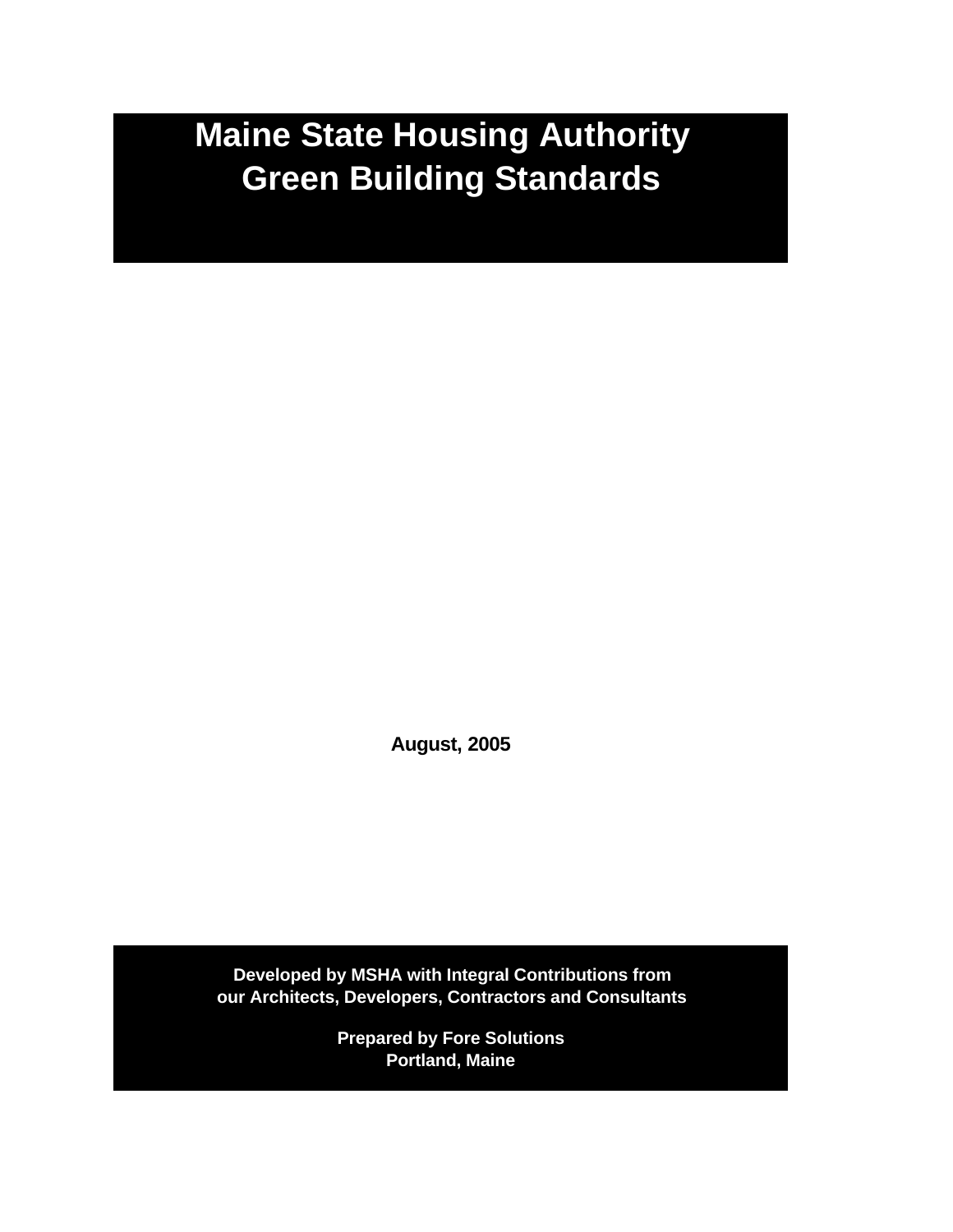# **Maine State Housing Authority Green Building Standards**

In keeping with its mission to assist Maine people to obtain and maintain decent, safe, affordable housing services, Maine State Housing Authority (MSHA) has developed a set of Green Building Standards for designers, developers and contractors who apply for MSHA funding. Designing and building in this fashion assures long-term affordability by providing dwellings with low energy use that will insulate owners and occupants from rising fuel prices. The intention is to create healthy, economical and durable buildings that are efficient to operate and maintain.

Green building is the design, construction and operation of buildings that save money and energy, reduce their impact on natural resources and create healthy, comfortable living environments.

The standards are a requirement for all projects that submit applications for funding after May 1, 2005. They are organized into ten sections, from site to post occupancy. Rehab and renovation projects must conform to the guidelines to the extent that their scope of work includes any specific measure. The emphasis is on energy efficiency, good indoor air quality and, additional site and building features such as native vegetation, that reduce the negative environmental impact of development without adding to the bottom line. MSHA's Green Building Standards promote regional products, and support local economies and economic development.

**Dale McCormick Director**

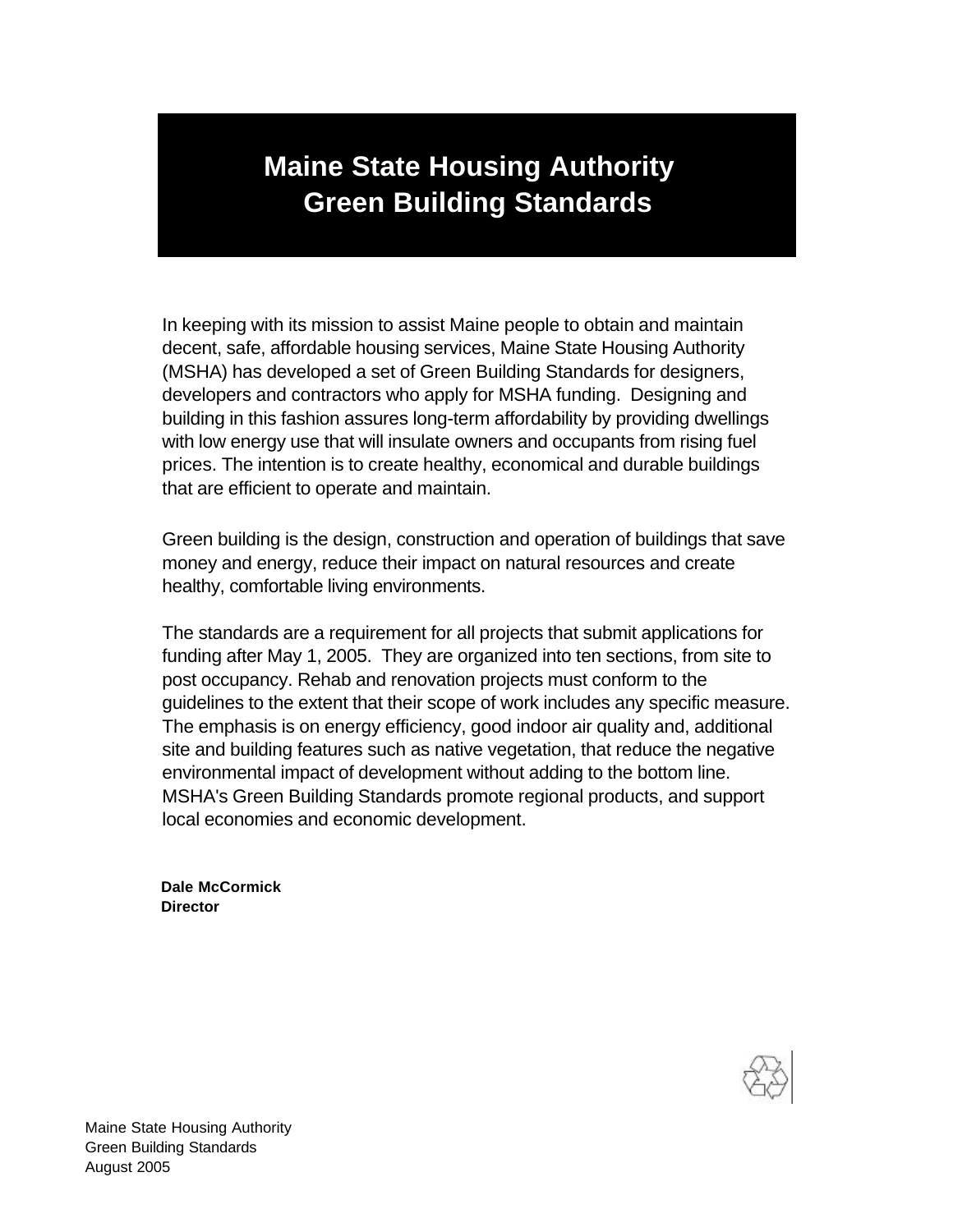## **Green Building Standards Maine State Housing Authority**

|                   |           | <b>Standard</b>                                                         | <b>Cost Implications</b>                         |
|-------------------|-----------|-------------------------------------------------------------------------|--------------------------------------------------|
| 1 Site            |           |                                                                         |                                                  |
|                   | R 1       | Landscape with at least 75% northern hardy native species that do       | No additional cost                               |
|                   |           | not require irrigation. This is measured by number of plantings.        |                                                  |
|                   | R 2       | Preserve existing trees and vegetation, except within 30' of buildings, | No to low additional                             |
|                   |           | driveways, solar access, areas cleared for food production and as       | cost                                             |
|                   |           | required for grading for drainage requirements.                         |                                                  |
|                   | R 3       | Minimize light pollution to the night sky.                              | No to low additional                             |
| 2 Building Design |           |                                                                         |                                                  |
|                   | R 1       | An overall water management plan for the building envelope for          | Costs are dependent                              |
|                   |           | prevention of indoor air quality (IAQ) problems from mold               | on which and how                                 |
|                   |           |                                                                         | many of these                                    |
|                   |           |                                                                         | measures differ from<br>standard practice        |
|                   |           | 3 Energy Efficiency: Building Envelope                                  |                                                  |
|                   | R 1       | The building envelope must be sealed to prevent air leaks               | Additional labor costs                           |
|                   |           |                                                                         | and very low additional                          |
|                   |           |                                                                         | material costs.                                  |
|                   |           |                                                                         | <b>Effective training</b>                        |
|                   |           |                                                                         | programs for project                             |
|                   |           |                                                                         | teams can reduce and                             |
|                   |           |                                                                         | contain labor costs.                             |
|                   | <b>R2</b> | The thermal envelope shall be insulated in a manner that complies       | Additional cost for labor                        |
|                   |           | with either the requirements of Chapter 4 of the 2004 IECC or the       | and materials to meet                            |
|                   |           | requirements of state law whichever is more stringent                   | code requirements.                               |
|                   |           |                                                                         | (Note that by using                              |
|                   |           |                                                                         | Optimum Value                                    |
|                   |           |                                                                         | Engineering (OVE)                                |
|                   |           |                                                                         | efficiency techniques &<br>sheathing with rigid  |
|                   |           |                                                                         | insulation it should be                          |
|                   |           |                                                                         | possible to meet code                            |
|                   |           |                                                                         | requirements with no or                          |
|                   |           |                                                                         | low additional cost.)                            |
|                   | R 3       | Energy efficient windows optimized for solar gain OR advanced           | Possible additional                              |
|                   |           | framing techniques such as OVE, SIPS, ICF, stress skin panel and        | costs (range low to                              |
|                   |           | others                                                                  | high) for all                                    |
|                   |           |                                                                         | recommended thermal                              |
|                   |           |                                                                         | improvement strategies                           |
|                   |           |                                                                         | except for OVE - OVE<br>should realize both cost |
|                   |           |                                                                         | savings and thermal                              |
|                   |           |                                                                         | efficiency improvement                           |
|                   | R 4       | Spaces between trusses or rafters shall have blocking at the soffit to  | Low additional cost                              |
|                   |           | prevent 'windwashing" of the attic insulation                           |                                                  |
|                   | R 5       | No pipes or ducts in outside walls                                      | No additional cost                               |
|                   |           |                                                                         |                                                  |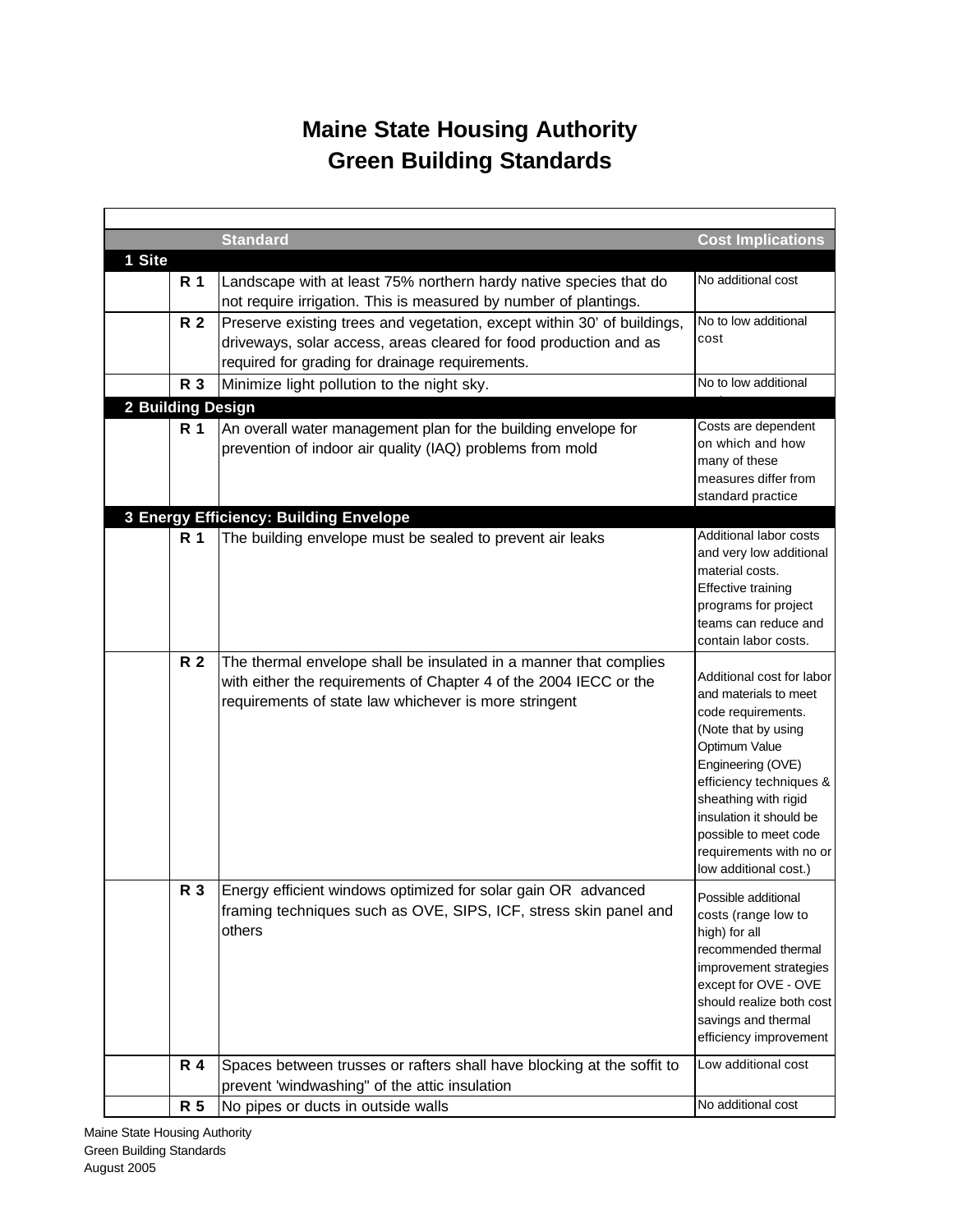|                          |     | 4 Energy Efficiency: Systems & Appliances                                |                                                    |
|--------------------------|-----|--------------------------------------------------------------------------|----------------------------------------------------|
|                          | R 1 | Energy Star labeled systems & appliances                                 | Low cost - Energy Star                             |
|                          |     |                                                                          | appliances are                                     |
|                          |     |                                                                          | currently often<br>Low additional cost             |
|                          | R 2 | Bathroom exhaust fans shall be low noise with energy efficient fan       |                                                    |
|                          |     | motor rated for continuous duty with a minimum rating of 50 cfm          |                                                    |
|                          | R 3 | Water Efficiency: Low flow faucets and showerheads                       | No additional cost                                 |
|                          | R 4 | Water Efficiency: Low flow toilets                                       | Additional cost for dual<br>flush, 1.6 GPF toilets |
|                          |     |                                                                          | are standard.                                      |
|                          | R 5 | Seal ductwork with duct mastic to prevent air leakage                    |                                                    |
|                          |     |                                                                          | Very low additional                                |
|                          |     |                                                                          | labor and material costs                           |
|                          |     | 5 Energy Efficiency: Interior Lighting Fixtures                          |                                                    |
|                          | R 1 | Lighting lamps and fixtures shall be Energy Star rated                   | No additional cost                                 |
|                          | R 2 | No recessed light fixtures shall be installed in roof/ceiling assemblies |                                                    |
|                          |     |                                                                          | No additional cost                                 |
|                          | R 3 | All emergency exit signs shall be LED                                    | Low or no additional cost                          |
|                          |     | <b>6 Inspection/Commissioning</b>                                        |                                                    |
|                          | R 1 | Commissioning required for projects of five units or more with central   | Additional costs                                   |
|                          |     | mechanical systems                                                       | contingent upon size                               |
|                          |     |                                                                          | and complexity of                                  |
|                          |     |                                                                          | central mechanical                                 |
|                          | R 2 | For each project, a representative number of units, as determined by     | <b>Blower Door tests cost</b>                      |
|                          |     | MSHA, must be "Blower Door" tested to verify effectiveness of air        | \$150 - \$200 / unit                               |
|                          | R 3 | A representative sampling of ducted air distribution systems, as         | Low additional cost                                |
|                          |     | determined by MSHA, must be tested to verify effectiveness of duct       |                                                    |
|                          |     | <b>7 Indoor Environmental Quality</b>                                    |                                                    |
|                          | R 1 | Position and size operable windows and glazing systems to take           | No to low additional cost                          |
|                          |     | advantage of natural ventilation, cooling and daylighting                |                                                    |
|                          | R 2 | Use low VOC paint                                                        | No additional cost                                 |
|                          | R 3 | Use low VOC adhesives & sealants                                         | No additional cost                                 |
|                          | R 4 | If carpet is installed it must meet CRI low emission test standard       | No additional cost                                 |
|                          | R 5 | No carpet in kitchens, bathrooms or within 3' of entry doors             | No additional cost                                 |
| 8 Materials              |     |                                                                          |                                                    |
|                          | R 1 | Use framing and finish lumber harvested from sustainably managed         | Additional costs, if any,                          |
|                          |     | forests OR local / regional materials OR durable materials               | for verification should                            |
|                          |     |                                                                          | be very low. FSC                                   |
|                          |     |                                                                          | certified wood and                                 |
|                          |     |                                                                          | most durable products<br>will have higher first    |
|                          |     |                                                                          | costs                                              |
|                          |     | <b>9 Resource Efficiency</b>                                             |                                                    |
|                          | R 1 | Provide space for recycling containers at convenient location(s) for     | Cost for additional                                |
|                          |     | storage of recyclables                                                   | Square Footage                                     |
|                          |     |                                                                          | required for recycling                             |
|                          | R 2 | Non-mercury thermostats                                                  | No additional cost                                 |
| <b>10 Post Occupancy</b> |     |                                                                          |                                                    |
|                          | R 1 | Provide tenants with educational materials about green design,           | Additional cost to                                 |
|                          |     | building operations, recycling & building maintenance.                   | purchase or produce,<br>print and distribute       |
|                          |     |                                                                          | educational materials                              |
|                          |     |                                                                          |                                                    |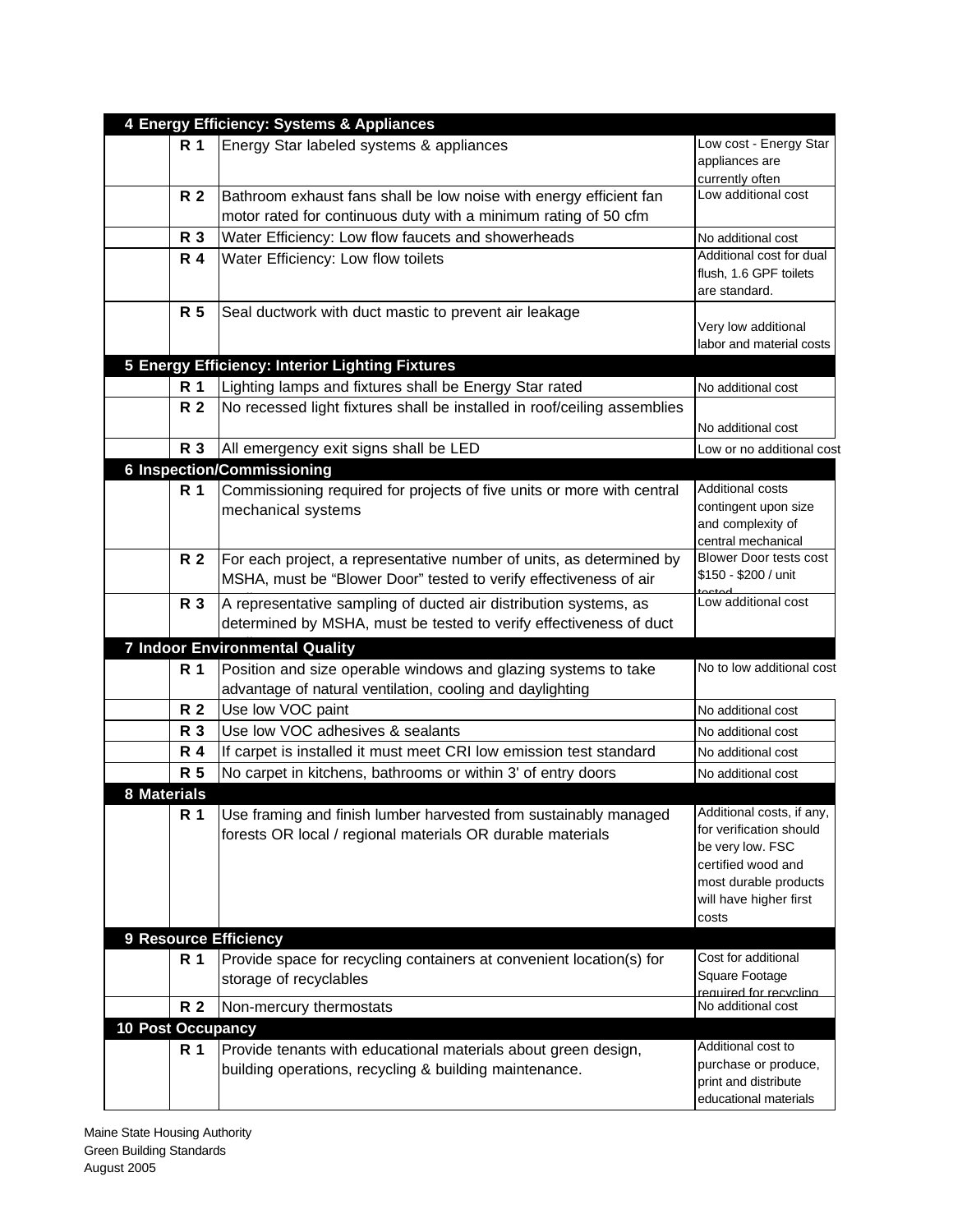## **SECTION 1 R1**

## **SITE**

| <b>Standard</b>         |                        | Landscape with at least 75% northern hardy native species that do not require                                                                                                                                                                                                                                                                  |
|-------------------------|------------------------|------------------------------------------------------------------------------------------------------------------------------------------------------------------------------------------------------------------------------------------------------------------------------------------------------------------------------------------------|
|                         |                        | irrigation. This is measured by number of plantings.                                                                                                                                                                                                                                                                                           |
| <b>Intent</b>           |                        | Create natural areas that provide wildlife habitat and promote biodiversity appropriate to the<br>ecosystem                                                                                                                                                                                                                                    |
| <b>Requirement</b>      |                        |                                                                                                                                                                                                                                                                                                                                                |
|                         | 1<br>$\mathbf{2}$<br>3 | Plant with trees, shrubs, perennials, annuals and groundcovers that have one or more of the<br>following attributes:<br>a. Northern, hardy and native to this area<br>b. Edible and/or wildlife enhancing<br>In addition to one of the above - drought tolerant<br>Permanent irrigation system to be permitted by MSHA on a case by case basis |
|                         |                        |                                                                                                                                                                                                                                                                                                                                                |
| Verification            |                        |                                                                                                                                                                                                                                                                                                                                                |
|                         | 1                      | Provide MSHA with a site plan demonstrating areas of paving, landscaping (with species)<br>and building footprint.                                                                                                                                                                                                                             |
|                         | $\mathbf{2}$<br>3      | Provide a list of all species to be planted<br>Construction Analyst to verify on site                                                                                                                                                                                                                                                          |
| <b>Resources</b>        |                        |                                                                                                                                                                                                                                                                                                                                                |
|                         |                        | <b>University of Maine Cooperative Extension Service:</b><br>http://www.umext.maine.edu/onlinepubs/htmpubs/2500.htm<br><b>Maine Natural Areas Program Department of Conservation:</b><br>http://www.mainenaturalareas.org/index.php                                                                                                            |
| <b>Rehab/Renovation</b> |                        |                                                                                                                                                                                                                                                                                                                                                |
|                         |                        | The requirements of this standard must be followed where landscaping is included within the<br>scope of the renovation project                                                                                                                                                                                                                 |
| <b>Cost Implication</b> |                        |                                                                                                                                                                                                                                                                                                                                                |
|                         |                        | No additional cost                                                                                                                                                                                                                                                                                                                             |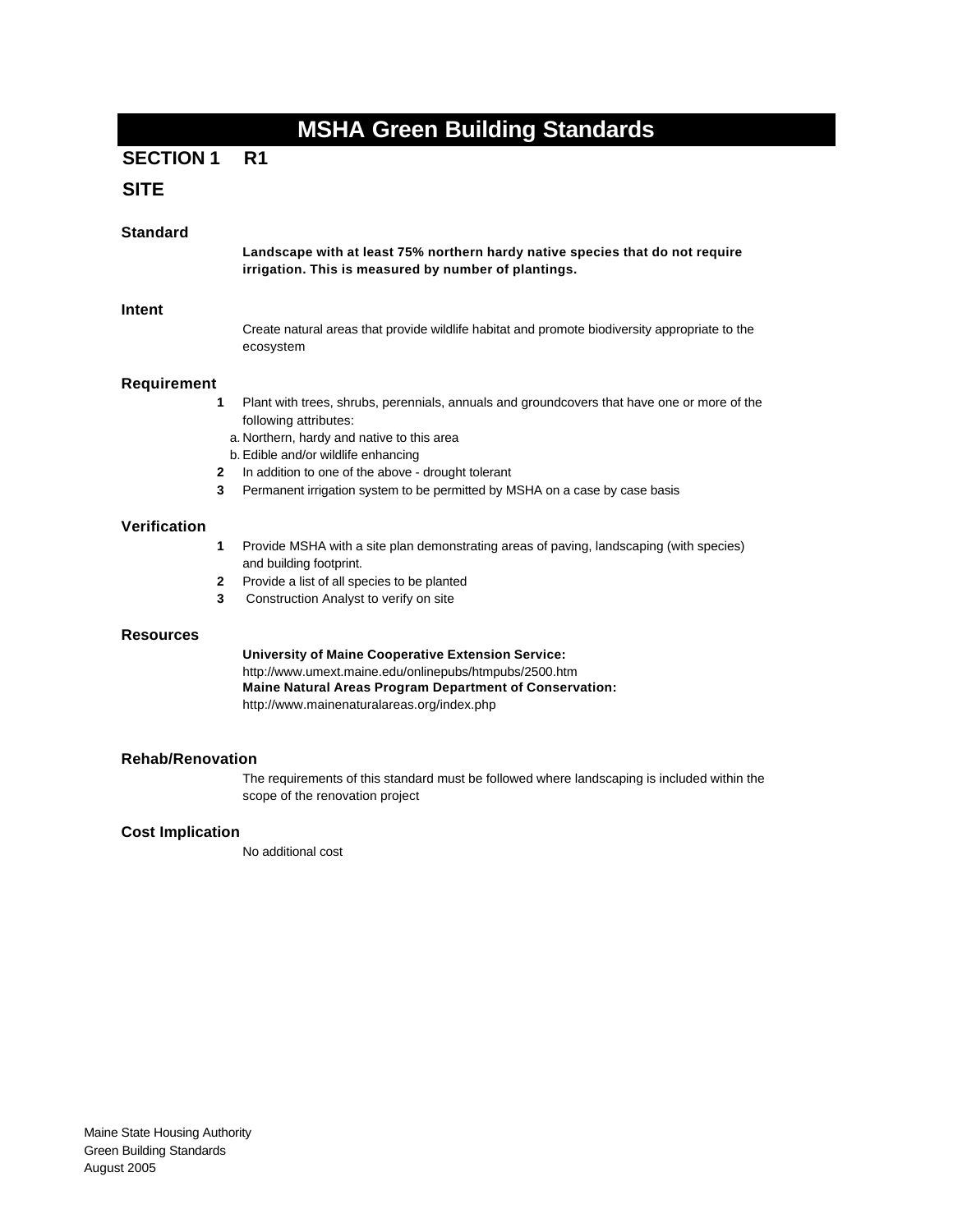## **R2 SECTION 1 SITE**

## **Standard**

**Preserve existing trees and vegetation, except within 30' of buildings, driveways, solar access, areas cleared for food production and as required for grading for drainage requirements.**

#### **Intent**

Preserve mature trees and vegetation

### **Requirement**

Use best practices to preserve existing trees and vegetation

- **1** Inventory existing healthy trees and vegetation on the site
- **2** Identify trees and vegetation to be saved
- **3** Identify strategies to be used:
	- a. Protective barriers (Must extend to the dripline)
	- b. Relocation
	- c. Other as approved by MSHA

#### **Verification**

Provide predevelopment and postdevelopment site plans highlighting trees and vegetation that were preserved and/or relocated on site

#### **Resources**

#### **Rehab/Renovation**

The requirements of this standard must be followed in all rehab projects

#### **Cost Implication**

No to low additional cost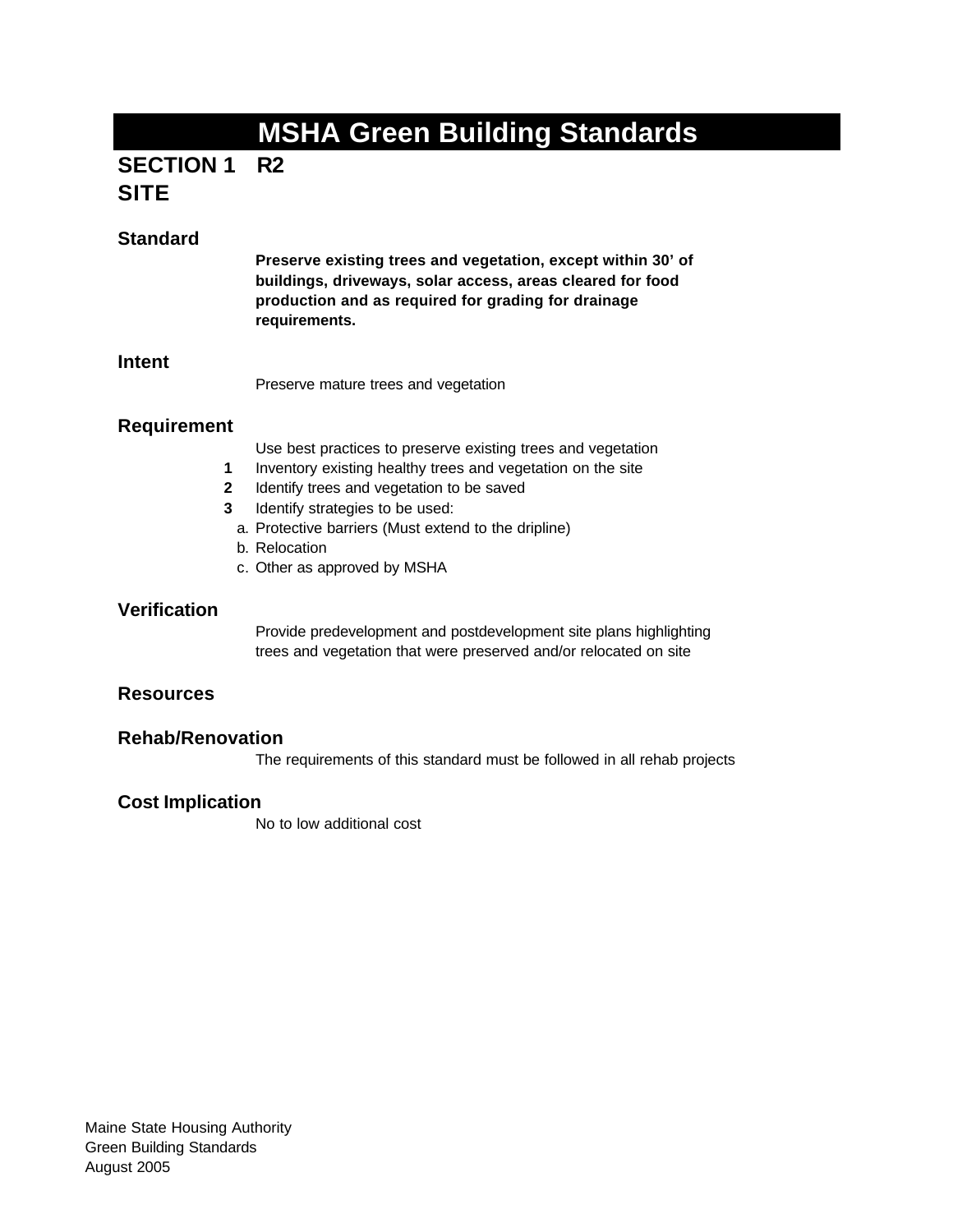|                                 | <b>MSHA Green Building Standards</b>                                                                                                                                                                                                                                                                                                                                            |
|---------------------------------|---------------------------------------------------------------------------------------------------------------------------------------------------------------------------------------------------------------------------------------------------------------------------------------------------------------------------------------------------------------------------------|
| <b>SECTION 1</b><br><b>SITE</b> | R <sub>3</sub>                                                                                                                                                                                                                                                                                                                                                                  |
| <b>Standard</b>                 | Minimize light pollution to the night sky                                                                                                                                                                                                                                                                                                                                       |
| Intent                          | Eliminate light trespass from the building site to reduce the impact on nocturnal<br>environments and the night sky.                                                                                                                                                                                                                                                            |
| Requirement                     |                                                                                                                                                                                                                                                                                                                                                                                 |
|                                 | Design outdoor lighting to provide security without creating light pollution.                                                                                                                                                                                                                                                                                                   |
|                                 | 1 Do not exceed Illuminating Engineering Society of North America (IESNA) footcandle<br>level requirements as stated in the Recommended Practice Manual: Lighting for Exterior<br>Environments (IESNA RP-33-99).<br>2 Design interior and exterior lighting so that zero direct beam illumination leaves the<br>project site.<br>3 Do not use unshielded fixtures (floodlights) |
| Verification                    |                                                                                                                                                                                                                                                                                                                                                                                 |
|                                 | Manufacturers cut sheets<br>Site lighting plan                                                                                                                                                                                                                                                                                                                                  |
| <b>Resources</b>                |                                                                                                                                                                                                                                                                                                                                                                                 |
|                                 | The IESNA standard is RP-33-99, IESNA Recommended Practice Manual: Lighting for<br><b>Exterior Environments</b>                                                                                                                                                                                                                                                                 |
|                                 | <b>IFSNA</b><br>www.iesna.org<br><b>Dark Sky Association</b><br>www.darksky.org                                                                                                                                                                                                                                                                                                 |
| <b>Rehab/Renovation</b>         |                                                                                                                                                                                                                                                                                                                                                                                 |
|                                 | The requirements of this standard must be followed where exterior lighting is included<br>within the scope of the renovation project                                                                                                                                                                                                                                            |
| <b>Cost Implication</b>         | No to low additional cost                                                                                                                                                                                                                                                                                                                                                       |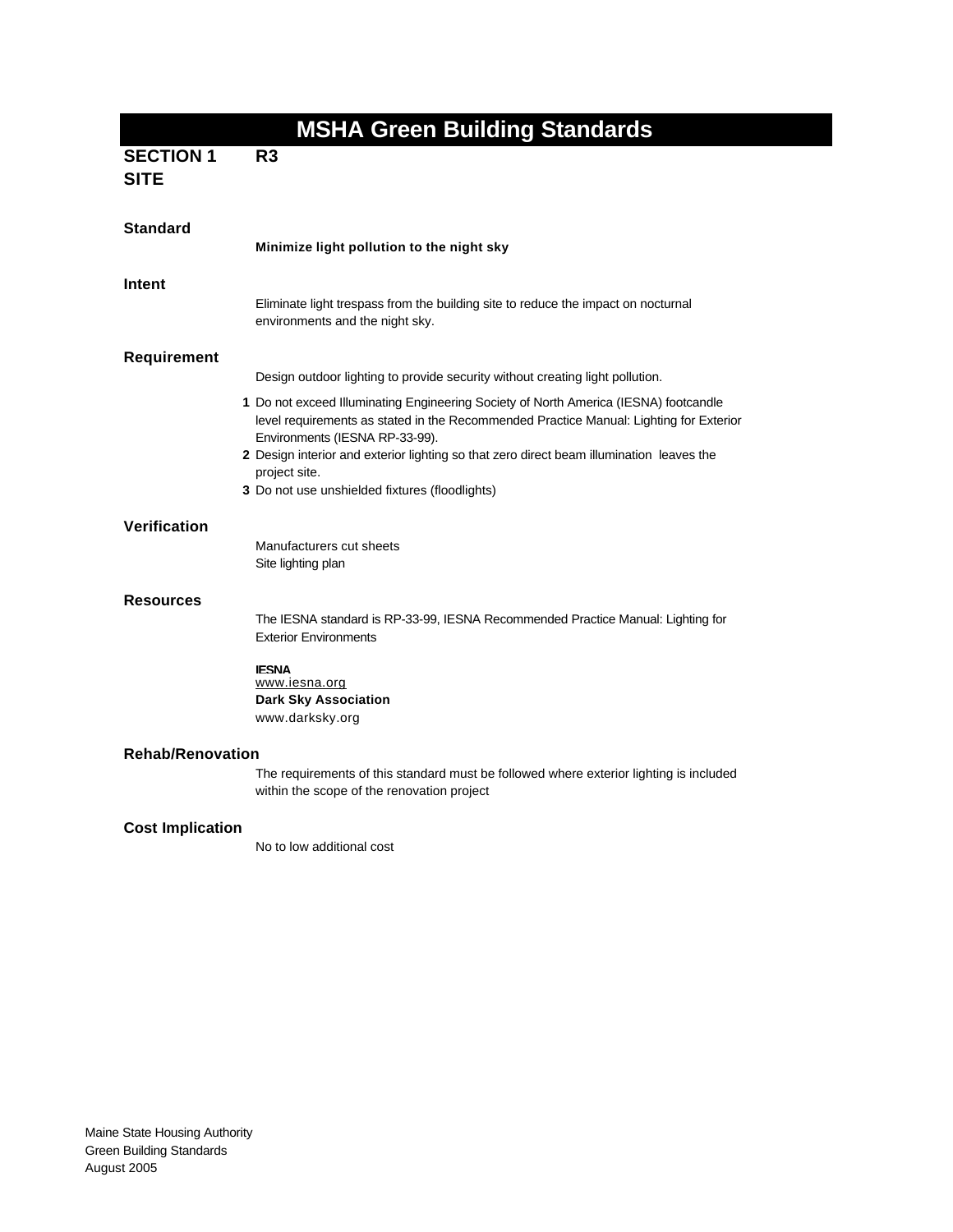#### **SECTION 2 R1 BUILDING DESIGN**

#### **Standard**

**Implement an overall water management plan for the building envelope for prevention of indoor air quality (IAQ) problems from mold**

#### **Intent**

Create durable and healthy buildings

#### **Requirements**

#### **Exterior**

#### **Footings & Slab**

- **1** Capillary break over footing with dampproofing, low perm or elastomeric paint
- **2** Foundation drain at outside perimeter edge of footing
- **3** Sub-grade (footing) drainage system
- **4** Gravel bed beneath slab minumum 4" depth, 1/2 " gravel, no fines)
- **5** Minimum six mil polyethylene vapor diffusion retarder between slab and gravel with joints lapped at least one foot.
- **Surface Drainage**
	- **1** Slope final grade away from foundation wall (recommend slope of 5/8" per foot for 10 feet and patios & driveways at 1/4" per foot) not to conflict with Americans with Disabilities Act (ADA) requirements
	- **2** Downspouts deposit roof water at least 5' from the foundation
- **3** Provide a 3' graded perimeter of impermeable backfill around the foundation
- **Basement** 
	- **1** Damp proofing or moisture barrier assembly system applied to grade
	- **2** Use porous backfill material against foundation walls
	- **3** Provide exterior wall insulation and/or capillary break finish system that drains water to footing drain
	- **4** Capillary break between the foundation and framing
- **Windows & Doors**
- **1** Sill wrapped with membrane for moisture protection
- **Roof**
- **1** Overhangs Minimum of 1 foot

#### **Interior**

#### **Appliances**

Drainage pans under water heaters and clothes washers when installed on or over finished floors - not required when located within unfinished basements

#### **Verification**

**1** Construction plans highlighting envelope details for water management **2** Construction Analyst to verify on site

#### **Resources**

**Building America:** http://www.eere.energy.gov/buildings/building\_america/ **Building Science Corporation:** http://www.buildingscience.com/ **Housing and Urban Development** (HUD) 'Durability by Design' available at http://www.huduser.org/intercept.asp?loc=/Publications/PDF/durability\_by\_design\_ part1.pdf

#### **Rehab/Renovation**

The requirements of this standard must be followed to the maximum extent possible where rehab of the building envelope and site work that would permit water management improvements are included within the scope of the renovation project.

#### **Cost Implications**

Cost implications are dependent on which and how many of these measures differ from standard practice.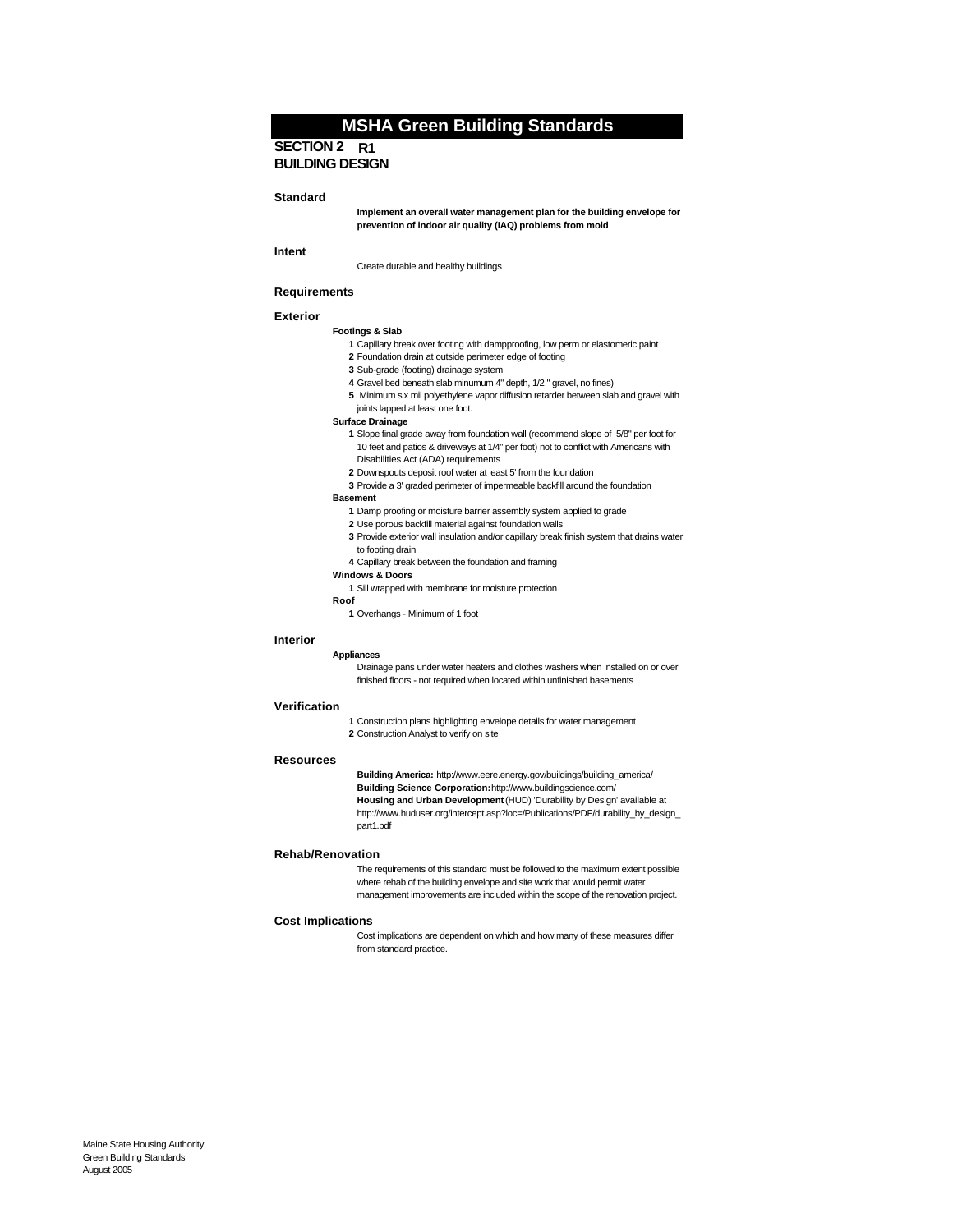#### **SECTION 3 R1 ENERGY EFFICIENCY - BUILDING ENVELOPE**

#### **Standard**

 **The building envelope must be sealed to prevent air leaks** 

#### **Intent**

To prevent energy loss through infiltration and cold surfaces on which water vapor can condense.

#### **Requirements**

Building can be air sealed using the polyethylene vapor barrier or the airtight drywall approach (ADA)

In addition to sealing poly or drywall:

- **1** Gaskets or sill seals under mud sills along foundation walls
- **2** Seal first floor band joists to the adjoining mud sills and plywood decking using adhesive or caulk. Use construction adhesive or caulking between multiple sill plates.
- **3** Seal any band joists between upper floors to the adjoining top plates and plywood decking. Use construction adhesive or caulking between multiple top plates.
- **4** Seal bottom plates of exterior frame walls to the sub-floor with construction adhesive or caulking
- **5** Avoid locating bathtubs and shower enclosures on exterior walls. If installed on exterior walls insulate and air seal this area BEFORE shower/tub is installed.
- **6** Recessed lights must be airsealed and airtight. (Recessed lights may not penetrate the building envelope - see Section 5 R2 )
- **7** Window frames and door jambs must be sealed to their rough openings using low expansion foam, backer rod or caulk but NOT fiberglass.
- **8** All penetrations through the building envelope must be carefully sealed. Typical penetrations include chimney, duct & plumbing chases and penetrations of pipes and wires through the top plates of top story walls. It is particularly important to seal all possible air paths to the attic.
- **9** Building areas such as kneewall -floor transitions, dropped soffits, split-level transitions, tuck-under garages and cantilevers must be identified and sealed with a continuous air barrier. Where joist spans or stud bays run between a heated and unheated area all bays must be blocked and sealed at the transition.
- **10** Attic and crawl space access doors and hatches must be weather-stripped and insulated
- **11** Electrical boxes on exterior walls and ceilings should either be airsealed or placed in airtight enclosures (Lessco box or equivalent)

#### **Requirement for Stress Skin Panel, Structural Insulated Panel (SIPs), Insulating Concrete Forn**

**1** Air seal ceiling systems, wall-ceiling and wall-floor junctions.

#### **Verification**

**1** Construction plans highlighting envelope airsealing details **2** Construction Analyst to verify on site

#### **Resources**

For airsealing approaches and details: **Building Science Corporation:** www.buildingscience.com **Building America:** http://www.eere.energy.gov/buildings/building\_america/

#### **Rehab/Renovation**

The requirements of this standard must be followed to the maximum extent possible where building envelope improvements are included within the scope of the renovation project.

#### **Cost Implications**

Additional labor costs and very low additional material costs. Effective training programs for project teams can reduce and contain labor costs.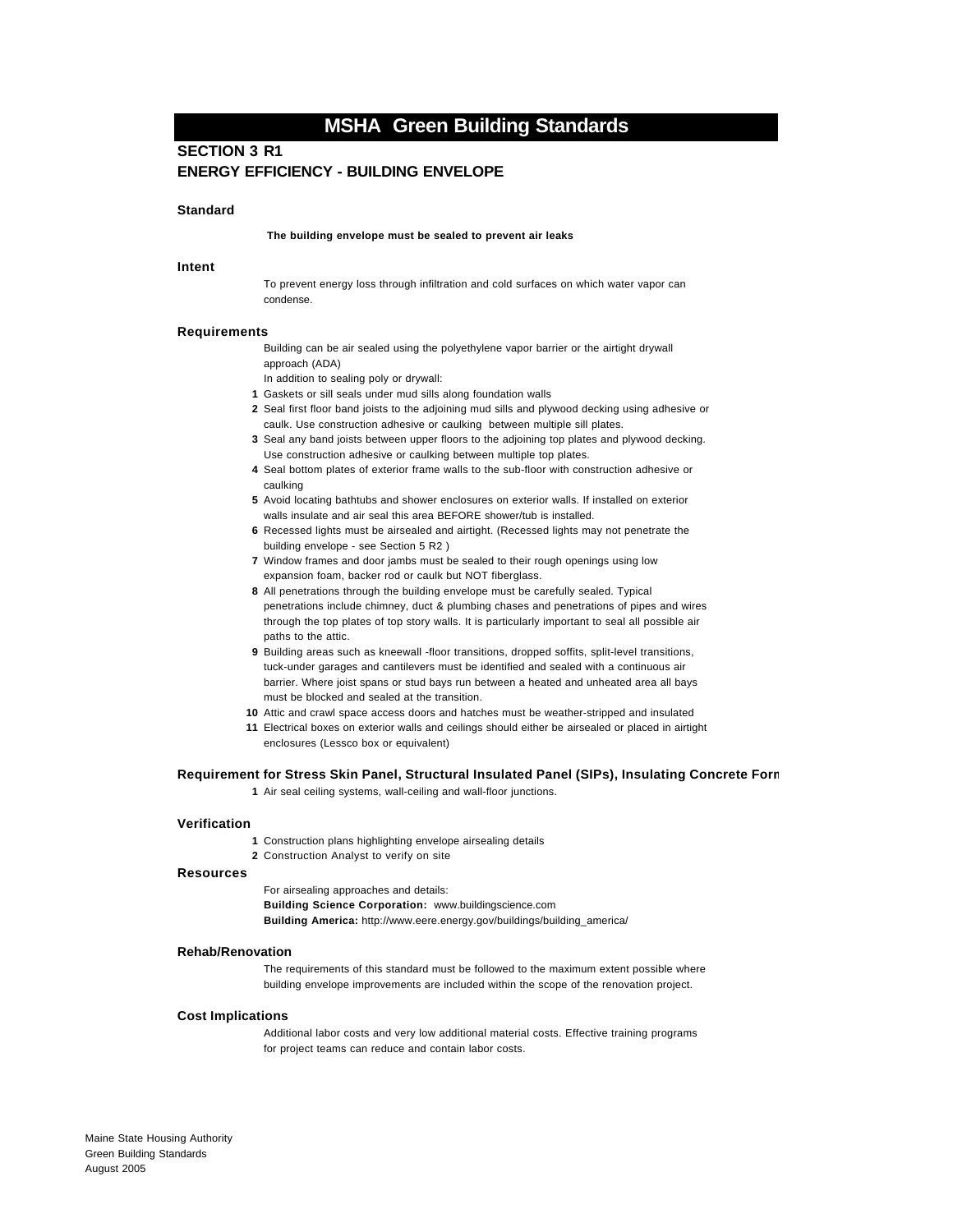## **SECTION 3 R2 ENERGY EFFICIENCY - BUILDING ENVELOPE**

#### **Standard**

**The thermal envelope shall be insulated in a manner that complies with either the requirements of Chapter 4 of the 2004 International Energy Conservation Code (IECC) or the requirements of state law whichever is more stringent**

#### **Intent**

To prevent conductive energy loss and eliminate cold surfaces that can condense water vapor and create rot, mold or mildew

#### **Requirements**

- **1** Maine (except Aroostook County) Climate Zone 6 requirements see following page
- **2** Aroostook County Climate Zone 7 requirements see following page

#### **Verification**

- **1** Construction plans and specifications highlighting envelope insulation materials and installation details
- **2** Construction Analyst to verify on site

#### **Resources**

International Energy Conservation Code, 2004 Supplement Edition (ISBN 1-58001-230-2)

#### **Rehab/Renovation**

The requirements of this standard must be followed to the maximum extent possible where building envelope improvements are included within the scope of the renovation

#### **Cost Implications**

Additional cost for labor and materials to meet code requirements. (Note that by using Optimum Value Engineering (OVE) efficiency techniques & sheathing with rigid insulation it should be possible to meet code requirements with no or low additional cost.)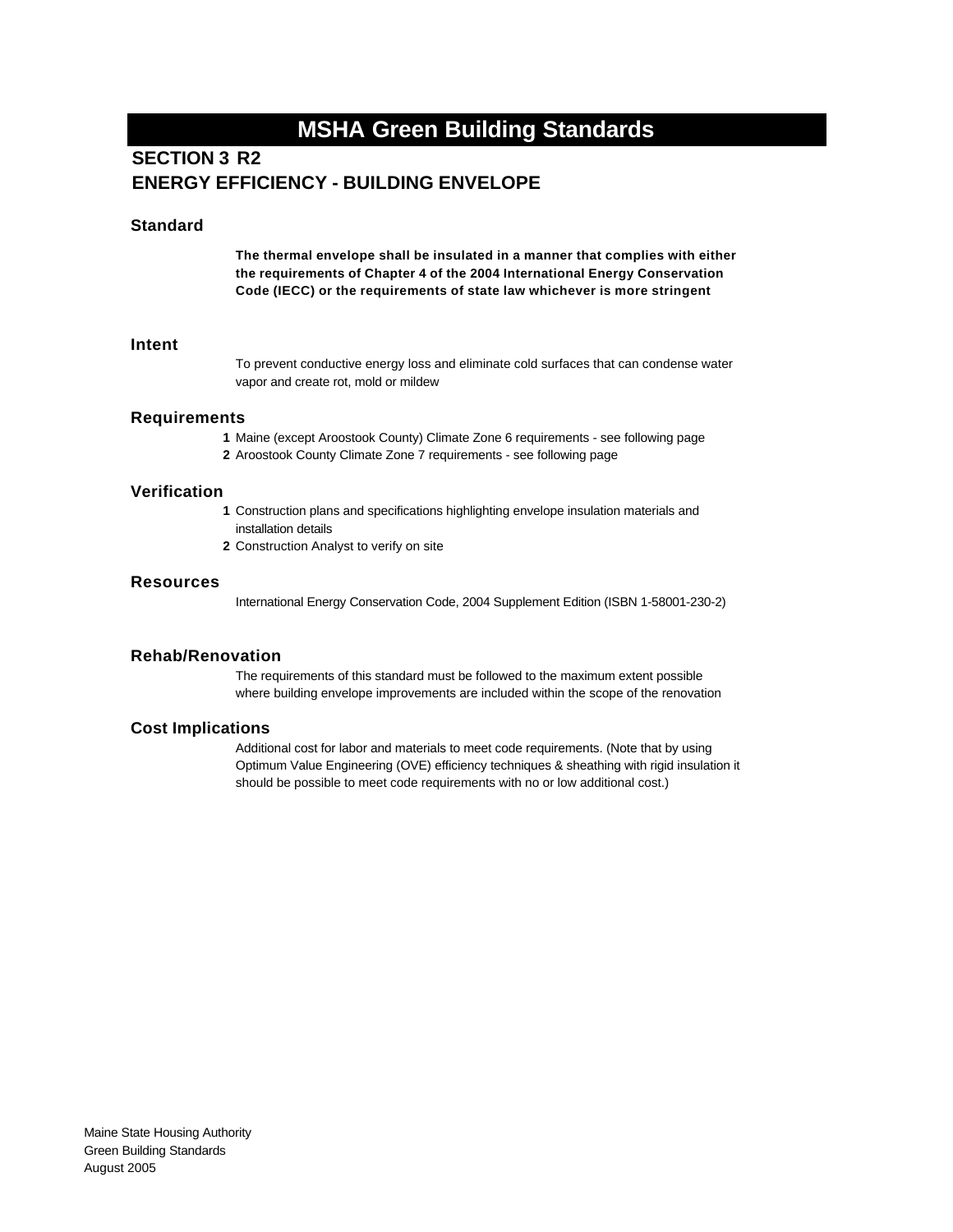## **MSHA Green Building Standards - Referenced Code**

#### **R2 ENERGY EFFICIENCY - BUILDING ENVELOPE SECTION 3**

#### **Minimum Requirements of the International Energy Conservation Code, Chapter 4, 2004 Suppleme**

**Climate Zone 6:** Maine except for Aroostook County

**Climate Zone 7:** Aroostook County

| Climate | Fenestrati | Skylight U | Glazed             | Ceiling R | Wood          | Mass Wall Floor R |          | Basement Slab R |           | Crawl     |
|---------|------------|------------|--------------------|-----------|---------------|-------------------|----------|-----------------|-----------|-----------|
| Zone    | on U-      | Factor     | <b>IFenestrati</b> | Value     | Frame         | R Value           | Value    | Wall R          | Value &   | Space     |
|         | Value      |            | on SHGC            |           | Wall R        |                   |          | Value           | Depth     | Wall R    |
|         |            |            |                    |           | Value         |                   |          |                 |           | Value     |
| 6       | 0.35       |            | $0.6$ NR           |           | 49 21 or 15+5 |                   | $15 30*$ | $10/13**$       | $10.4$ ft | $10/13**$ |
|         |            |            |                    |           |               |                   |          |                 |           |           |
|         | 0.35       |            | $0.6$ NR           | 49 I      | 21            |                   | 19 30*   | $10/13**$       | $10.4$ ft | $10/13**$ |

\*Or insulation sufficient to fill the framing cavity with R19 a minimum

\*\* The first R value applies to continuous insulation, the second to framing cavity insulation; either meets the requirements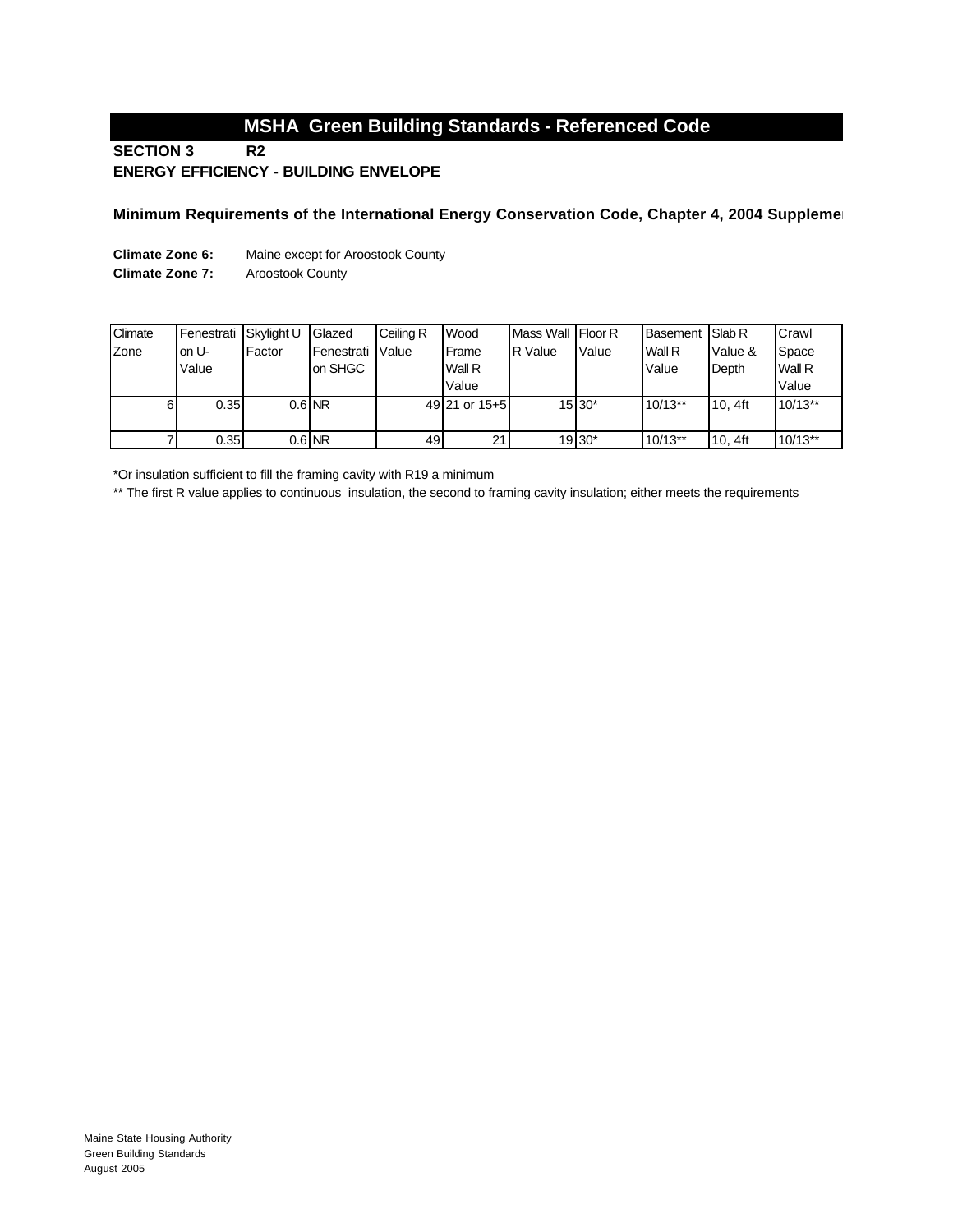## **SECTION 3 R3 ENERGY EFFICIENCY - BUILDING ENVELOPE**

#### **Standard**

**Energy efficient windows optimized for solar gain OR advanced framing techniques such as OVE, SIPS, ICF, stress skin panel and others**

#### **Intent**

To increase the efficiency of the thermal envelope

### **Requirements**

- **1** Windows must be National Fenestration Rating Council (NFRC) rated AND have:
	- a. U value of less than .35
	- b. Solar Heat Gain Coefficient (SHGC) of .45 or higher
	- c. Air Leakage Rate (AL) of .30 or less
- **2** For advanced framing:
	- a. OVE (Optimum Value Engineering) see below
	- b. ICF (Insulated Concrete Form) system
	- c. SIPS (Structural Insulated Panel) system
	- d. Equivalent system as approved by MSHA

#### **Verification**

- **1** NFRC window labels or manufacturer documentation OR
- **2** Construction drawings highlighting framing details
- **3** Construction Analyst to verify on site

#### **Resources**

#### www.efficientwindows.org

www.efficientwindows.org/factsheets/maine.pdf

www.energystar.gov/index.cfm?c=bop.pt\_bop\_maine

#### **National Fenestration Rating Council:** www.nfrc.org

Residential Windows: A Guide to New Technology and Energy Performance by John Carmody, Stephen Selkowitz, Dariush Arasteh, and Lisa Heschong, WW Norton, ISNB 0-393-73053-0 **SIPS:** http://www.sips.org/ **ICF:** http://www.icfhomes.com/ **OVE:** http://www.buildingscience.com/buildingamerica/targets.htm,then "Advanced Framing" under Recommendations: Green Building Aspects **National Association of Homebuilders** 'Simplified Residential Framing Guide', published byNAHBResearchCenterwww.nahbrc.org Report is Summarized at http://www.nahbrc.org/searchR.asp?selcategory=0&Action=Find&CategoryID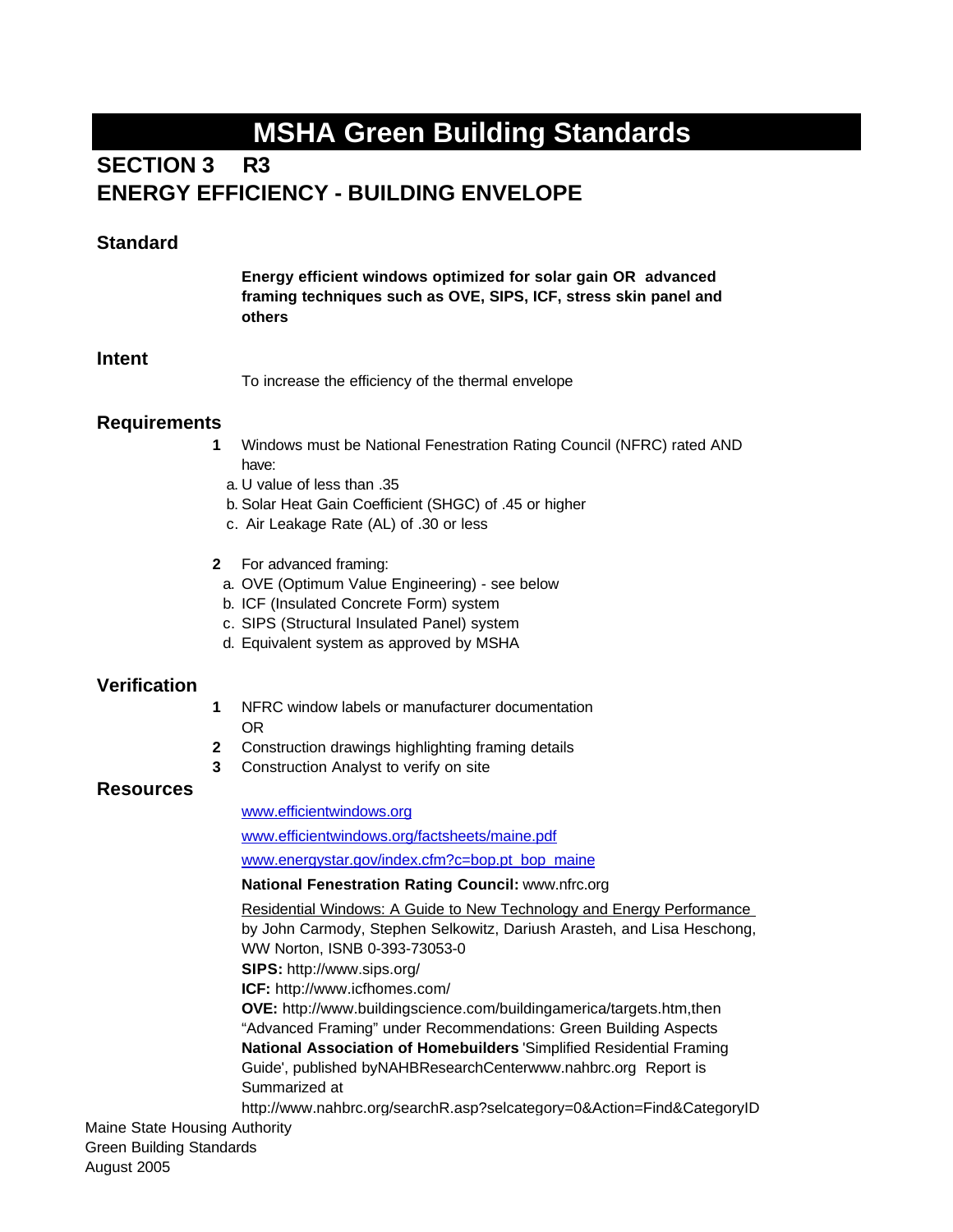#### **Notes Optimum Value Engineering (OVE) includes but is not limited to:**

- **1** 2x6 @ 24" o.c.
- **2** Align windows and other openings with framing layout
- **3** Use of box headers designed for loading conditions
- **4** Eliminate unnecessary studs such as at corners and T-walls Use drywall clips or an acceptable alternative to eliminate drywall backer
- **5** studs and ceiling blocking
- **6** Corner bracing for racking support

### **Rehab/Renovation**

The requirements of this standard must be followed to the maximum extent possible where building envelope improvements are included within the scope of the renovation project.

### **Cost Implications**

Possible additional costs (range low to high) for all recommended thermal improvement strategies except for OVE - OVE should realize both cost savings and thermal efficiency improvement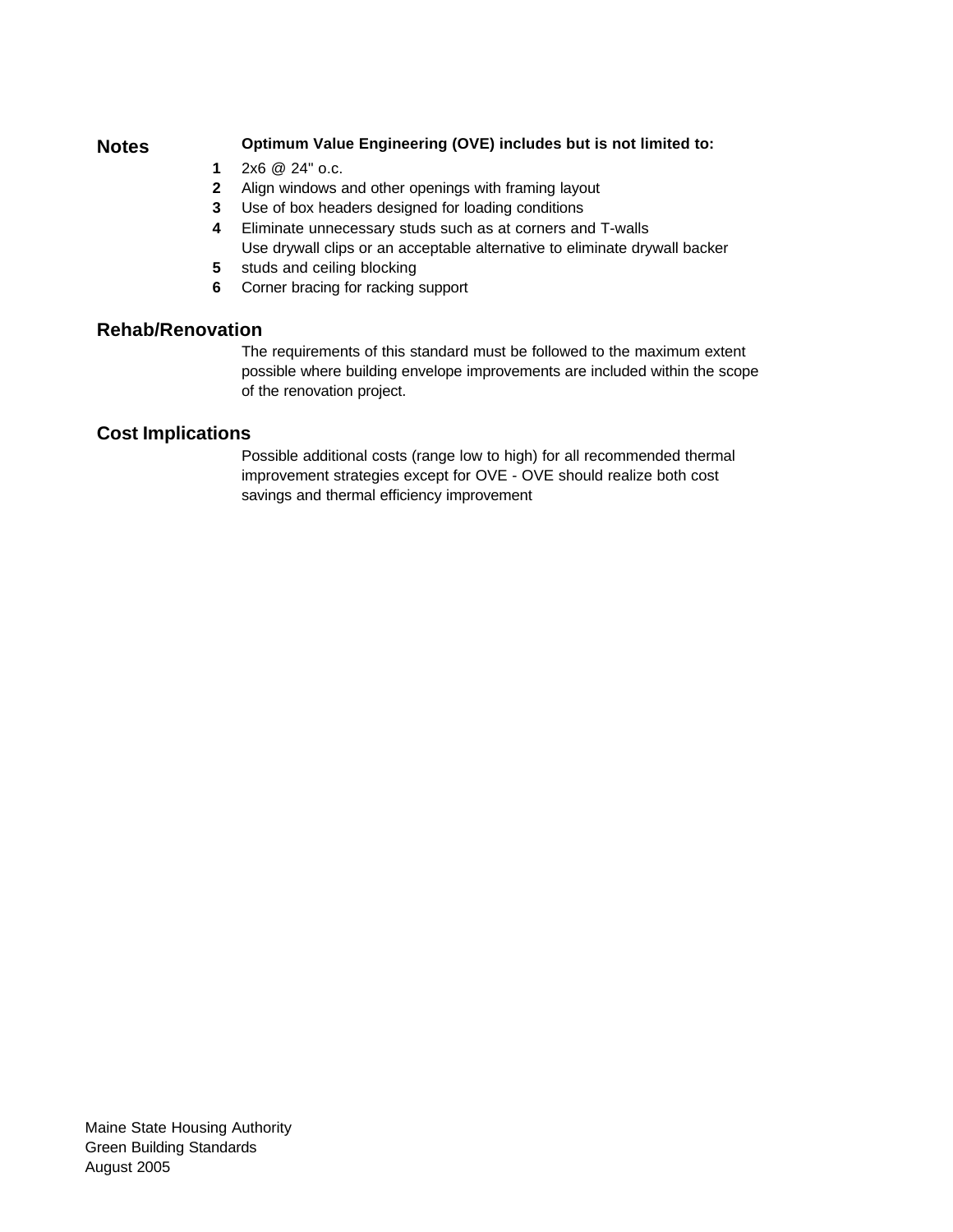## **SECTION 3 R4 ENERGY EFFICIENCY - BUILDING ENVELOPE**

#### **Standard**

**Spaces between trusses or rafters shall have blocking at the soffit to prevent 'windwashing" of the attic insulation\***

#### **Intent**

To help prevent ice dams and cold interior 'condensing' surfaces

#### **Requirements**

\*Note that this requirement applies to vented roofs that are insulated with fiberglass, cellulose or other products that do not stop air flow and not to systems that utilize stress skin panels, rigid insulation, SIPS etc. Block space between trusses or rafters at soffit with durable material sealed in place

to prevent the flow of air through or under ceiling insulation

#### **Verification**

- **1** Construction plans highlighting truss/rafter blocking details
- **2** Construction Analyst to verify on site

#### **Resources**

#### **Rehab/Renovation**

The requirements of this standard must be followed to the maximum extent possible where building envelope improvements are included within the scope of the renovation

#### **Cost Implications**

Low additional cost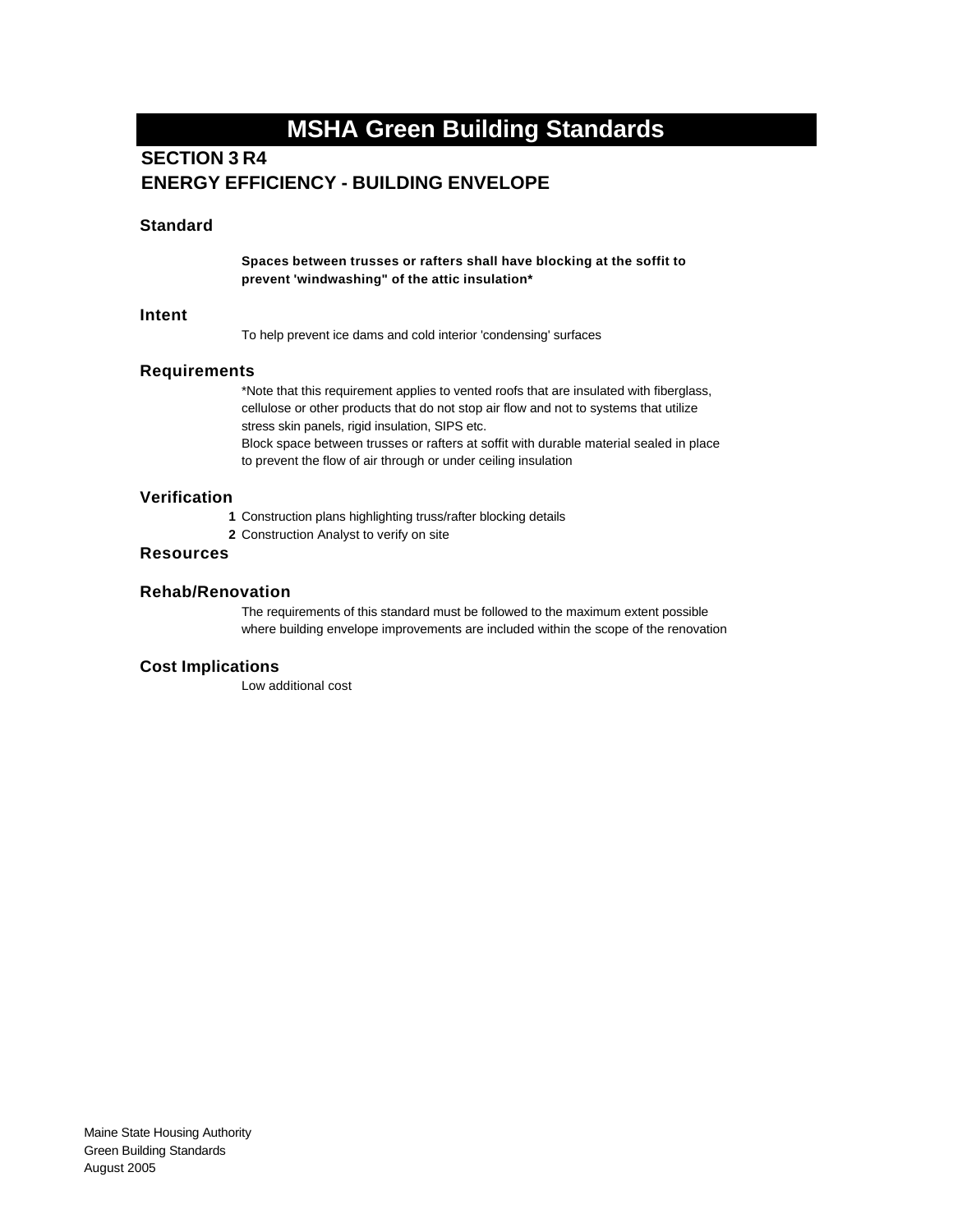## **SECTION 3R5 ENERGY EFFICIENCY - BUILDING ENVELOPE**

### **Standard**

**No pipes or ducts in outside walls** 

#### **Intent**

Minimize heat loss from ducts and pipes and prevent water damage from frozen pipes

#### **Requirements**

No pipes or ducts in outside walls

### **Verification**

- **1** Construction documents highlighting duct and pipe runs
- **2** Construction Analyst to verify on site

### **Resources**

### **Rehab/Renovation**

The requirements of this standard must be followed to the maximum extent possible where plumbing and/or mechanical and building envelope improvements are included within the scope of the renovation project.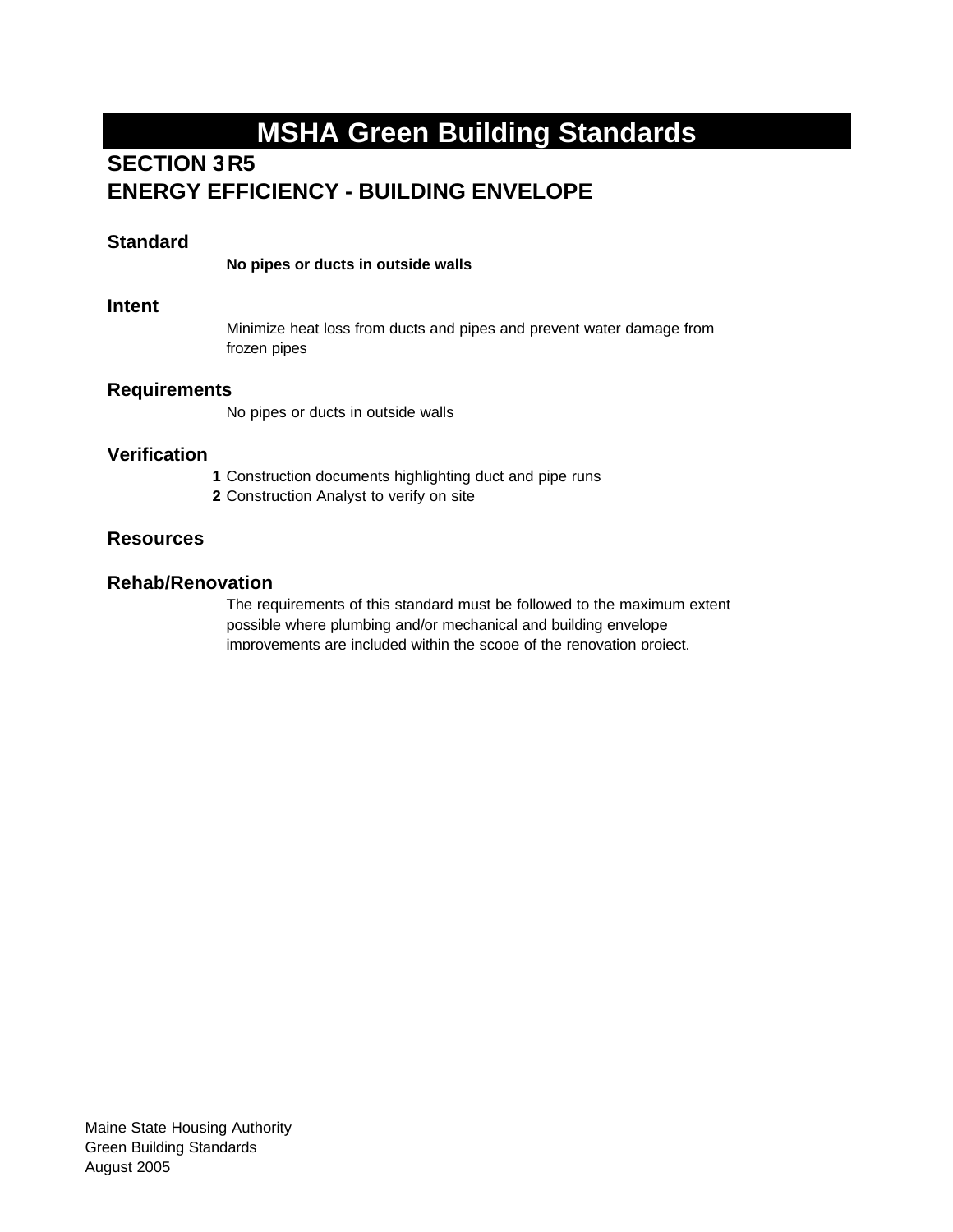## **SECTION 4R1 ENERGY EFFICIENCY - SYSTEMS & APPLIANCES**

### **Standard**

**Energy Star labeled systems and appliances** 

#### **Intent**

Energy Star systems and appliances are the most fuel efficient and save resources, energy and money.

#### **Requirements**

- **1** Energy Star rated furnaces, boilers utilizing sealed combustion
- **2** Energy Star refrigerators for all units
- **3** Energy Star clotheswashers for on-site laundry facilities
- **4** Where installed Energy Star dishwashers, freezers
- **5** Where installed Energy Star rated heat pumps

### **Verification**

- **1** Submittals for systems and appliances highlighting Energy Star rating
- **2** Construction Analyst to verify installation

#### **Resources**

**Consortium for Energy Efficiency:** http://www.cee1.org/ **Energy Star:** http://www.energystar.gov/index.cfm?c=home.index

#### **Notes**

#### **Rehab/Renovation**

The requirements of this standard must be followed where building systems and appliance improvements are included within the scope of the renovation project.

### **Cost Implications**

Low cost - Energy Star appliances are currently often specified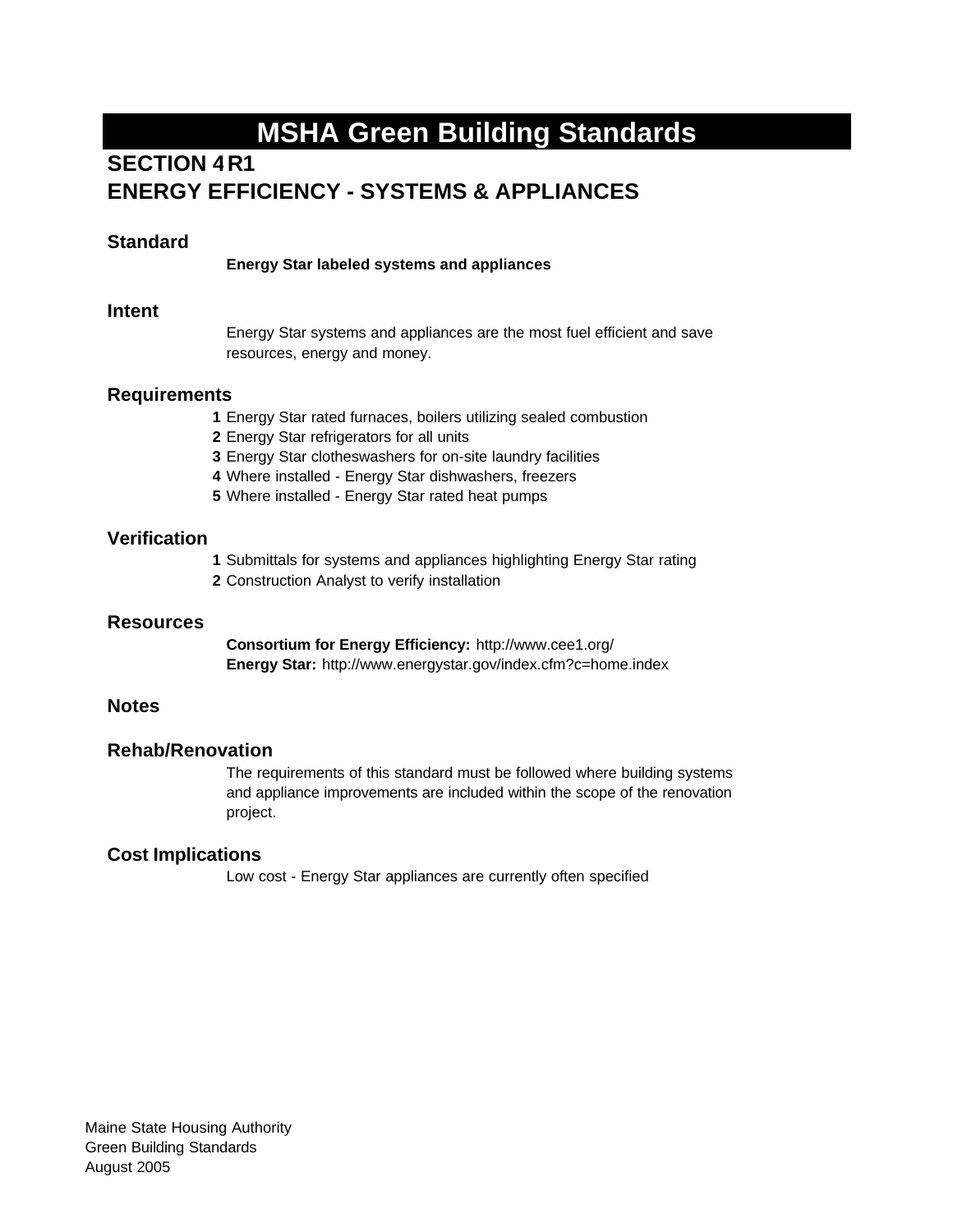## **SECTION 4R2 ENERGY EFFICIENCY - SYSTEMS & APPLIANCES**

#### **Standard**

**Bathroom exhaust fans shall meet the requirements of ASHRAE 62.2 - 2003** *Ventilation & Acceptable Indoor Air Quality in Low-Rise Residential Buildings*

#### **Intent**

To provide systems adequate for spot ventilation that could also provide background whole house ventilation if needed

#### **Requirements**

Fan CFM rating and sone level to be sized according to ASHRAE 62.2 2003 Guidelines regarding the number of bedrooms in the unit and whether or not fans run continously or intermittently.

#### **Verification**

- **1** Contractor submittals
- **2** Construction Analyst to verify on site

#### **Resources**

- **1** Standard of quality is Panasonic Whisperfit series
- **2** Home Ventilating Institute: http://www.hvi.org/
- **3** Maine PUC: http://www.state.me.us/mpuc/doing\_business/rules/part9.htm

#### **Notes**

Timer controls (such as Airtrak or equivalent) can be installed to cycle the air on a set schedule in order to provide supplemental ventilation and improve air quality - this is an option and is not required by MSHA Airtrak Controller, Tamarack Technologies: www.tamtech.com

#### **Rehab/Renovation**

The requirements of this standard must be followed in all rehab projects

#### **Cost Implications**

Low cost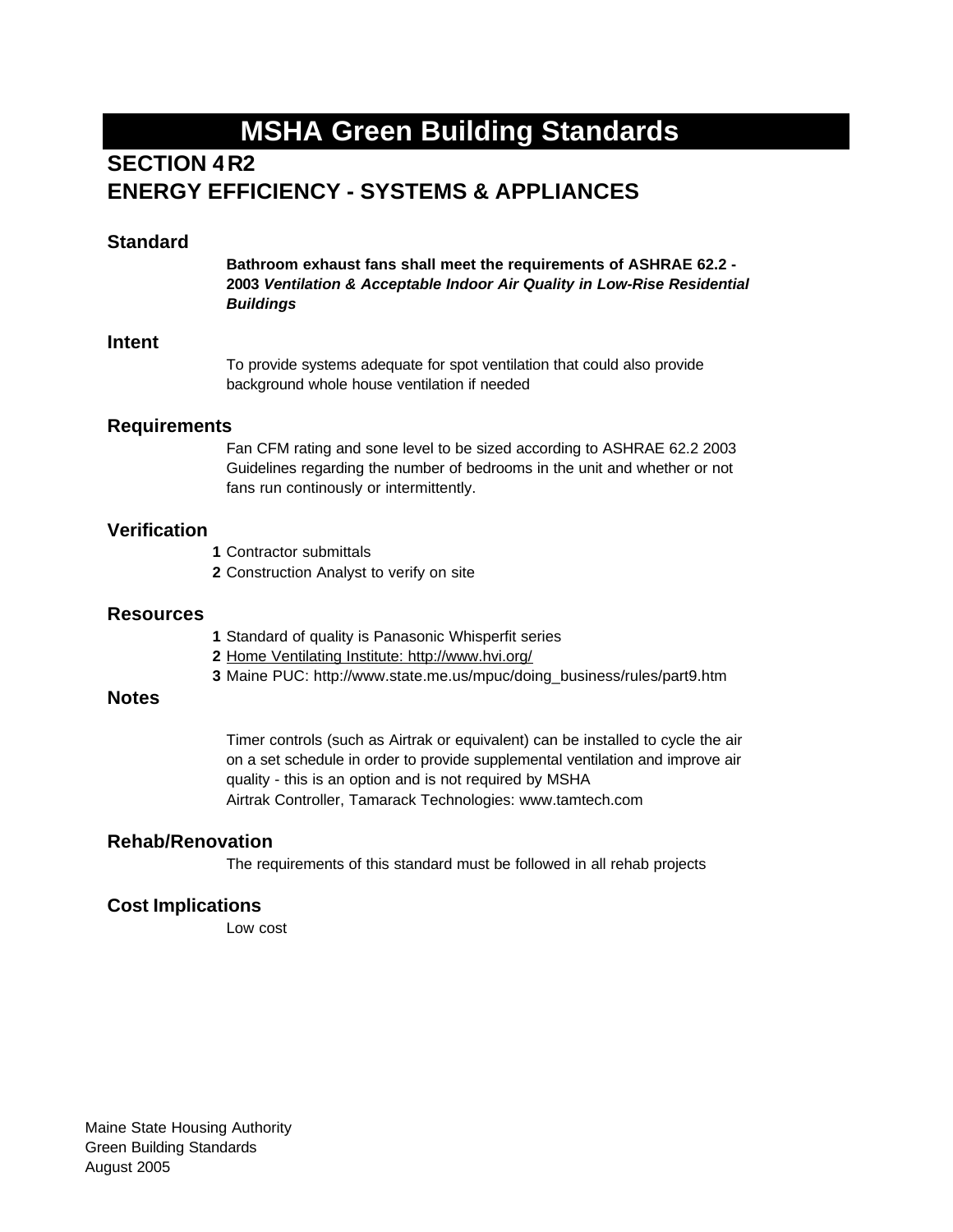## **SECTION 4R3 ENERGY EFFICIENCY - SYSTEMS & APPLIANCES**

### **Standard**

**Water Efficiency: Low flow faucets and showerheads**

#### **Intent**

Save money and protect potable water resources

#### **Requirements**

- **1** Faucets: Flow rate of no more than 1 gallon per minute (GPM)
- **2** Showerheads: Flow rate of no more than 2 gallons per minute (GPM)

#### **Verification**

- **1** Submittals and cut sheets for plumbing fixtures
- **2** Construction Analyst to verify installation

#### **Resources**

**H2ouse.org:** http://www.h2ouse.org/

### **Rehab/Renovation**

The requirements of this standard must be followed where plumbing fixture improvements are included within the scope of the renovation project.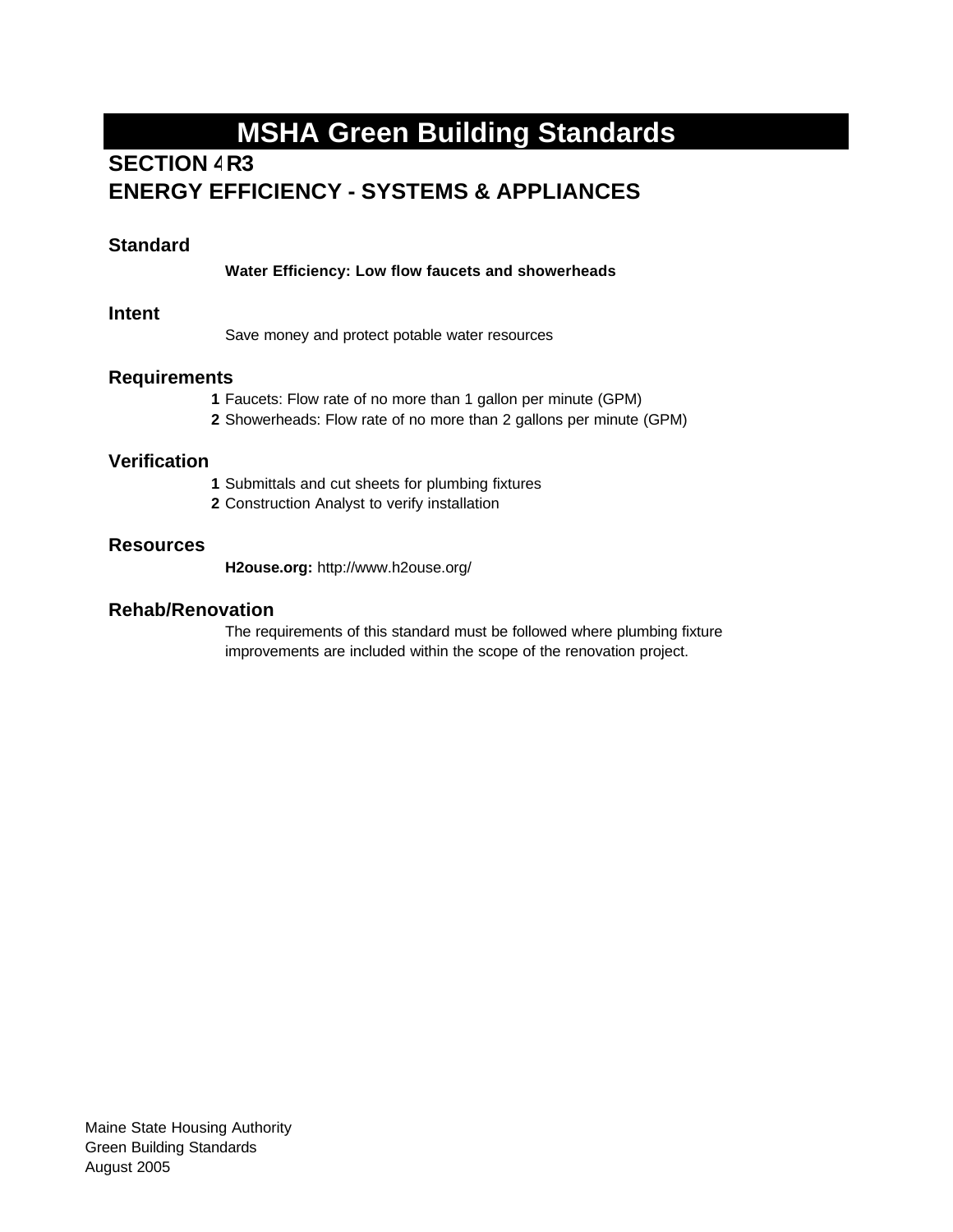## **SECTION 4 R4 ENERGY EFFICIENCY - SYSTEMS & APPLIANCES**

### **Standard**

**Water Efficiency: Low flow toilets and urinals**

#### **Intent**

Save money and protect potable water resources

#### **Requirements**

- **1** Toilets: Rated at 1.6 gallons per flush (GPF) or less OR dual flush
- **2** Urinals: Rated at 1.0 GPF or waterless

### **Verification**

- **1** Submittals and cut sheets for plumbing fixtures
- **2** Construction Analyst to verify installation

#### **Resources**

H2ouse.org: http://www.h2ouse.org/

### **Rehab/Renovation**

The requirements of this standard must be followed where toilet and urinal replacements are included within the scope of the renovation project.

#### **Cost Implications**

Additional cost for dual flush (though prices are dropping) 1.6 GPF toilets are standard.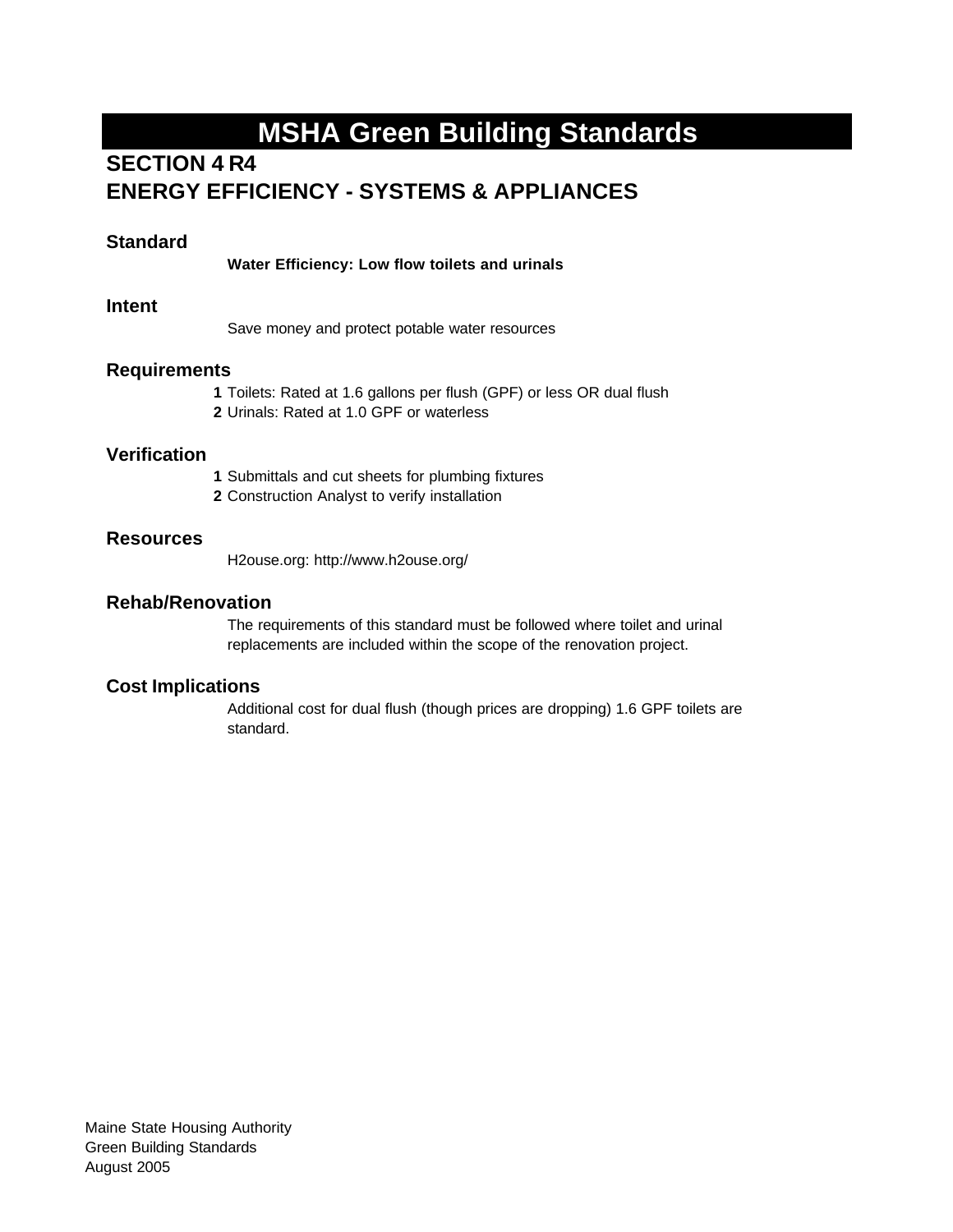## **SECTION 4 R5 ENERGY EFFICIENCY - SYSTEMS & APPLIANCES**

## **Standard**

**Seal ductwork with duct mastic to prevent air leakage**

#### **Intent**

Optimize performance and prevent air leakage from ductwork

### **Requirements**

Seal duct connections with water based**\*** duct mastic.

- Areas that must be sealed include:
- **1** Swivel elbows
- **2** Branch take-offs from trunk ducts
- **3** Finger jointed connections
- **4** Folded corners of boots & fittings
- **5** Filter racks & plenum connections

#### **Verification**

- **1** Provide appropriate language in project specifications
- **2** Construction Analyst to verify installation

#### **Resources**

#### **Notes**

\* Water based duct mastic has low VOC content

## **Rehab/Renovation**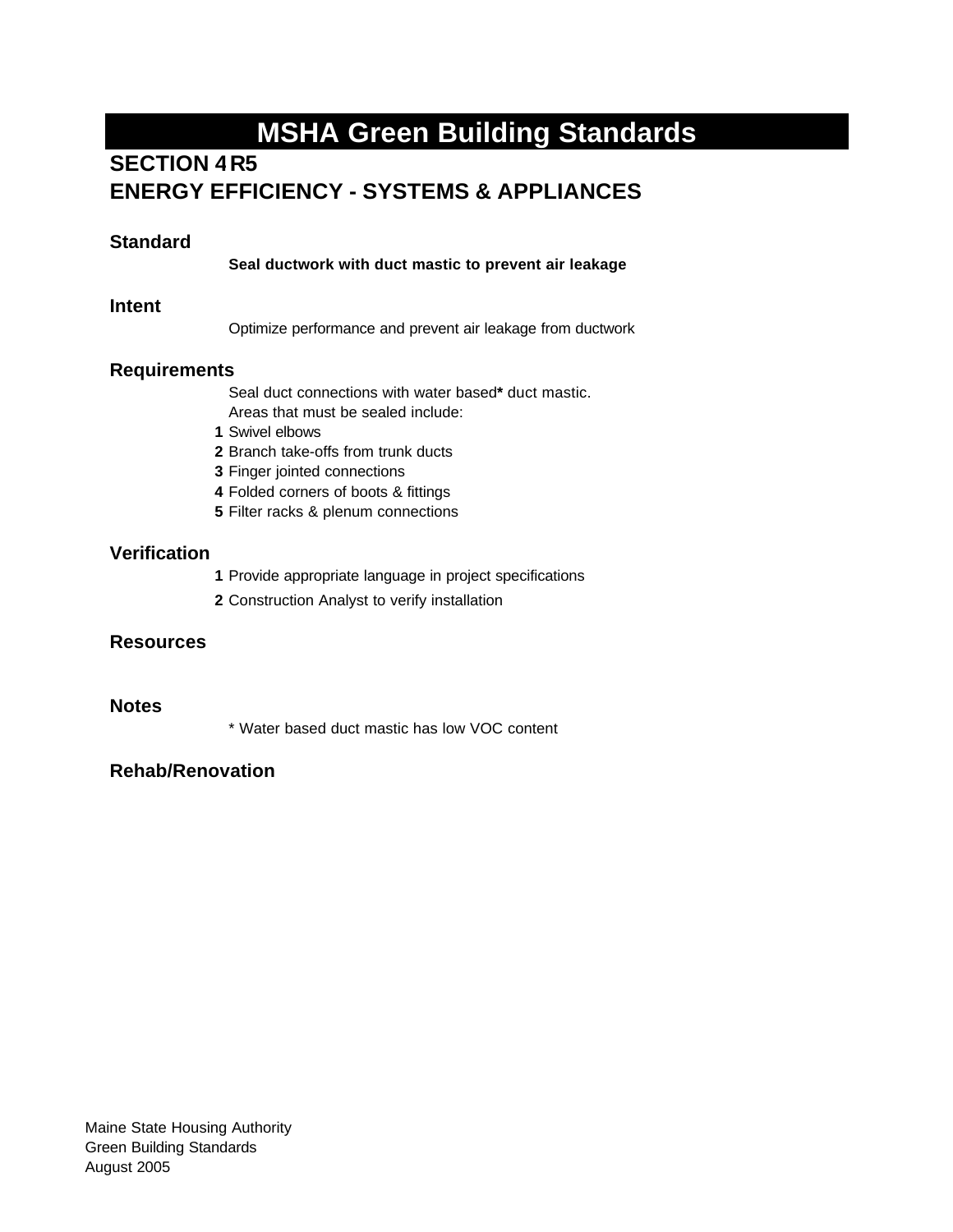## **SECTION 5 R1 ENERGY EFFICIENCY - INTERIOR LIGHTING FIXTURES**

### **Standard**

**Lighting lamps and fixtures shall be Energy Star rated** 

#### **Intent**

Optimize the energy efficiency of indoor lighting

#### **Requirements**

Specify and install fixtures and lamps that are Energy Star rated

#### **Verification**

Contractors submittals highlighting Energy Star rating

#### **Resources**

**Energy Star:** http://www.energystar.gov/index.cfm?c=home.index **Efficiency Maine:** http://www.efficiencymaine.com/

#### **Rehab/Renovation**

The requirements of this standard must be followed where interior lighting fixture replacements are included within the scope of the renovation project.

#### **Cost Implications**

No additional cost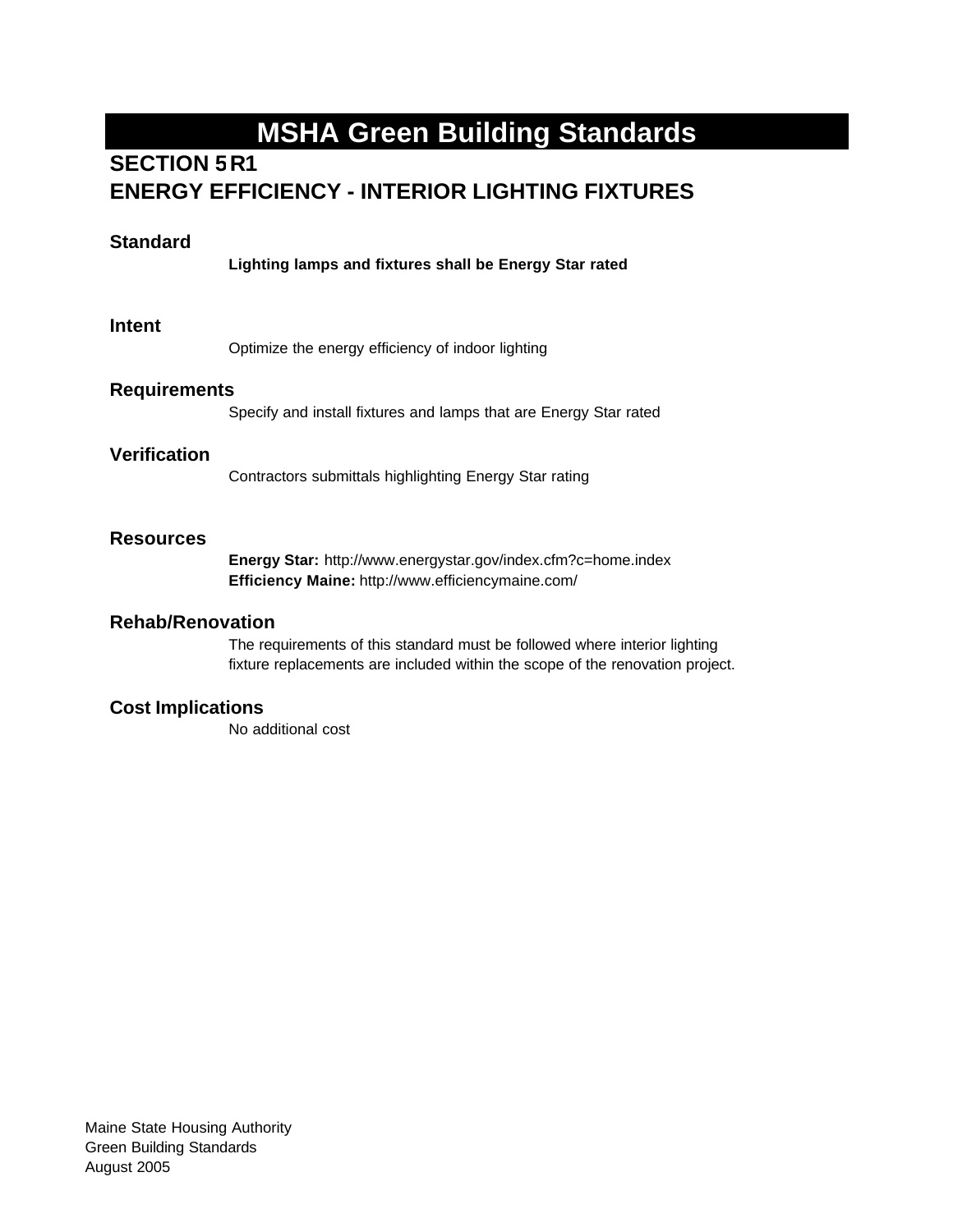## **SECTION 5R2 ENERGY EFFICIENCY - INTERIOR LIGHTING FIXTURES**

### **Standard**

**No recessed light fixtures shall be installed in roof/ceiling assemblies**

#### **Intent**

To maintain the thermal integrity of the building envelope

#### **Requirements**

No recessed light fixtures shall be installed in roof / ceiling assemblies or in any ceiling that would interrupt the integrity of the building envelope

### **Verification**

Construction Analyst to verify on site

### **Resources**

#### **Rehab/Renovation**

The requirements of this standard must be followed by all rehab projects

#### **Cost Implications**

No additional cost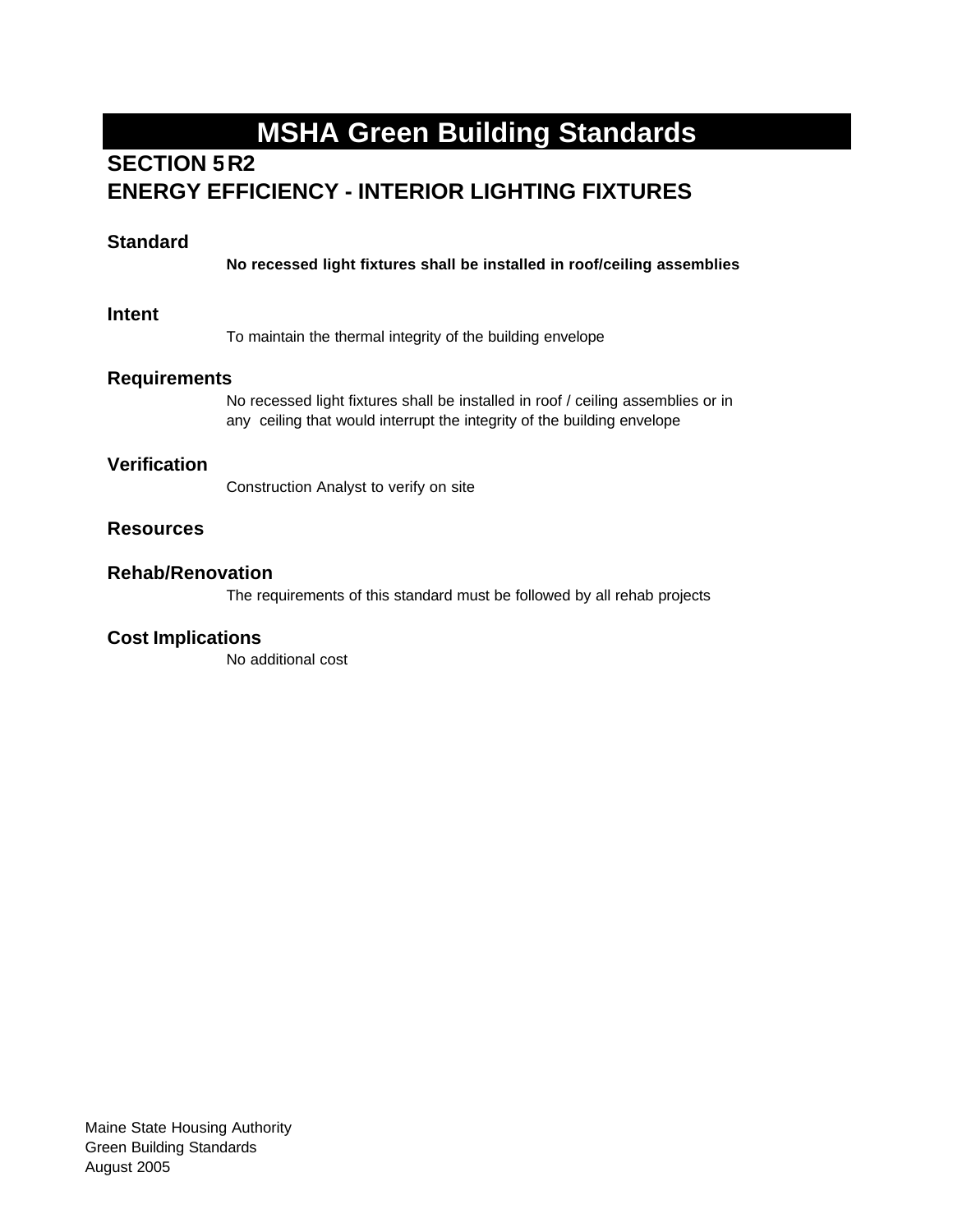## **SECTION 5 R3 ENERGY EFFICIENCY - INTERIOR LIGHTING FIXTURES**

### **Standard**

**All emergency exit signs shall be LED**

#### **Intent**

To save energy and replacement costs

#### **Requirements**

All emergency exit signs shall be LED (Light Emitting Diodes)

### **Verification**

- **1** Contractor submittals
- **2** Construction Analyst to verify on site

### **Resources**

### **Rehab/Renovation**

The requirements of this standard must be followed by all rehab projects

#### **Cost Implications**

Low or no additional cost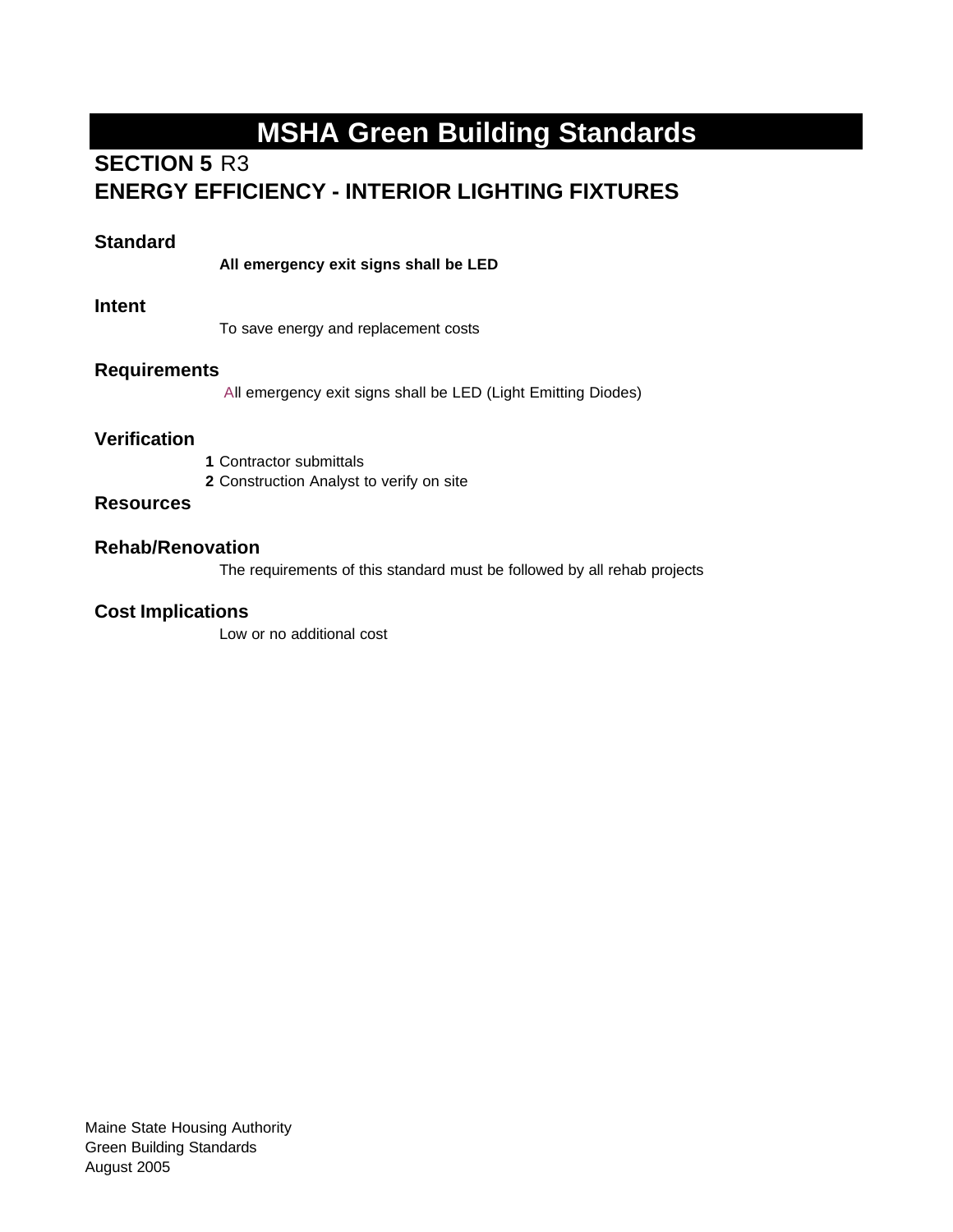## **SECTION 6 R1 INSPECTION/COMMISSIONING**

### **Standard**

**Commissioning required for projects of five units or more with central mechanical systems** 

#### **Intent**

To verify that systems are operating as designed and specified

#### **Requirements**

Commissioning and commissioning report is required for:

**1** Boilers & Controls

**2** Air-conditioning Systems & Controls

**3** Ventilation Systems & Controls

### **Verification**

Commissioning report from a qualified engineer or HVAC contractor not employed by or affiliated with the installation contractor or general contractor

#### **Resources**

#### **Rehab/Renovation**

The requirements of this standard must be followed where central mechanical system replacements in projects of five or more units are included within the scope of the renovation project.

### **Cost Implications**

Additional costs contingent upon size and complexity of central mechanical systems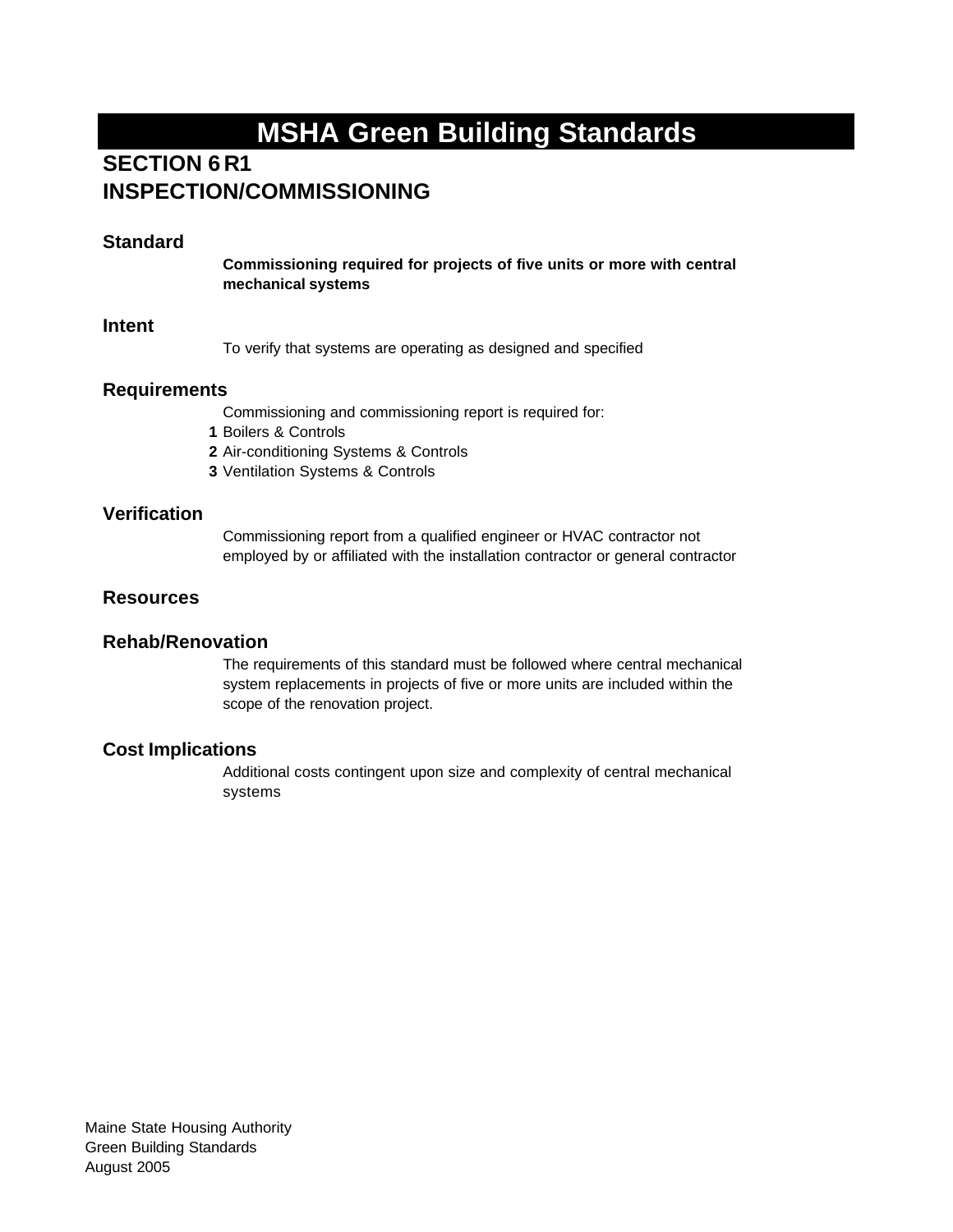## **SECTION 6 R2 INSPECTION/COMMISSIONING**

#### **Standard**

**For each project, a representative number of units, as determined by MSHA, must be "Blower Door" tested to verify effectiveness of air sealing.** 

#### **Intent**

Verify that the building meets MSHA requirements for effective air sealing to prevent heat loss and creation of cold surfaces that can cause condensation and mold growth

#### **Requirement**

**1** Blower Door test conducted with calibrated equipment operated by a trained and qualified technician to be performed before the drywall is installed if polyethylene is the air barrier & after installation if airtight drywall approach (ADA)

#### **Verification**

- **1** Blower Door test report(s) completed by a trained and qualified technician
- **2** Verify that any unwanted leakage areas identified by the test are sealed after the test
- **3** Verify that test results demonstrate that the building meets the envelope leakage requirements of the International Energy Conservation Code (IECC) 2004 Supplement

#### **Resources**

**The Energy Conservatory:** http://www.energyconservatory.com/ **Infiltec:** http://www.infiltec.com/inf-bd.htm **Home Energy Magazine:**  http://homeenergy.org/archive/hem.dis.anl.gov/eehem/94/940110.html

#### **Notes**

#### **Rehab/Renovation**

The requirements of this standard must be followed where envelope air sealing is included within the scope of the renovation project.

#### **Cost Implications**

Blower Door tests cost \$150 - \$200 / unit tested

Maine State Housing Authority Green Building Standards August 2005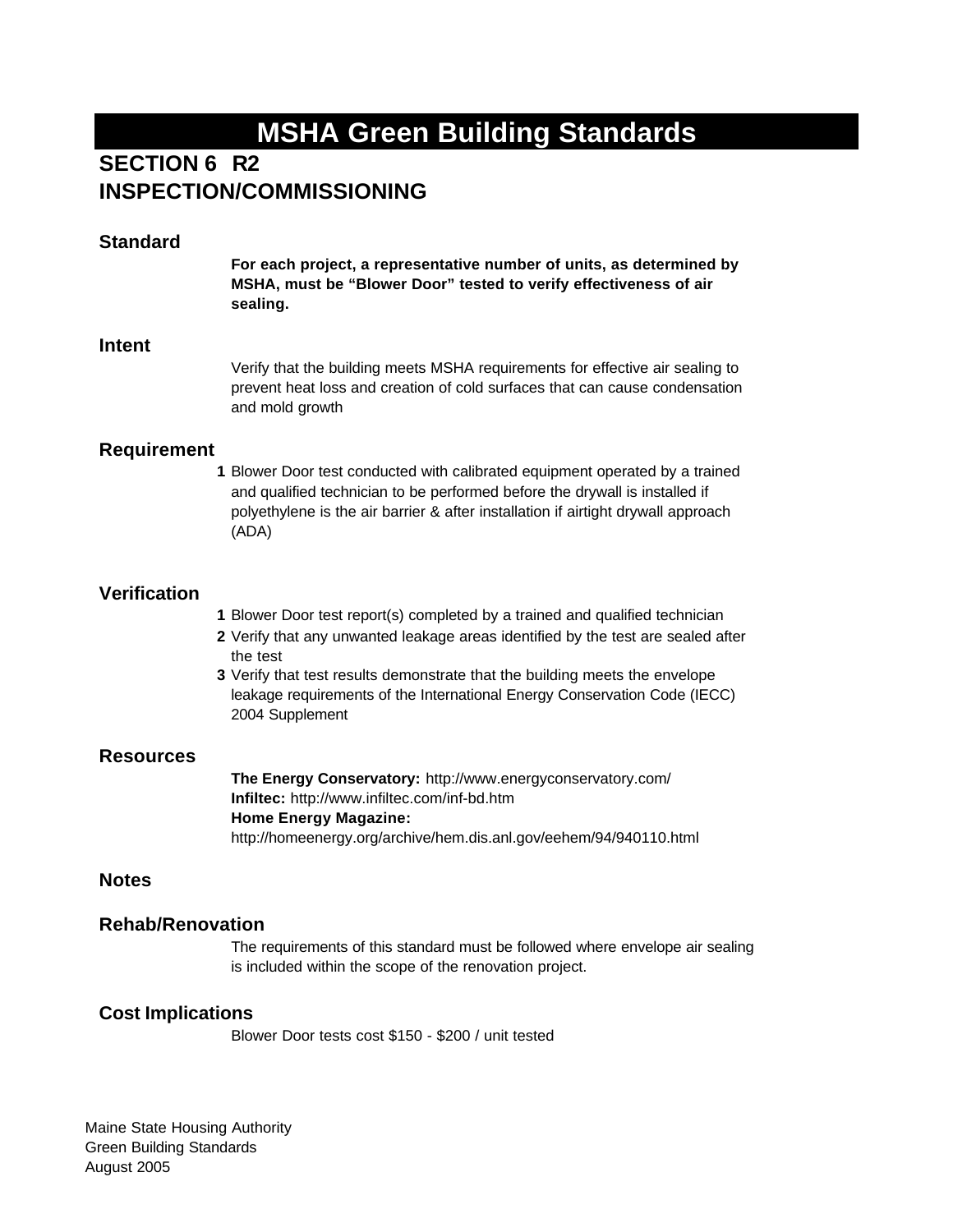## **SECTION 6 R3 INSPECTION/COMMISSIONING**

### **Standard**

**A representative sampling of ducted air distribution systems, as determined by MSHA, must be tested to verify effectiveness of duct sealing.** 

#### **Intent**

Verify that the ductwork meets MSHA requirements for effective air sealing to optimize performance and prevent heat loss

#### **Requirement**

Duct test conducted with calibrated equipment conducted by a trained and qualified technician

#### **Verification**

Duct tightness test report(s) completed by a trained and qualified technician Verify that the leakage areas identified by the test are sealed after the test

#### **Resources**

**The Energy Conservatory:** http://www.energyconservatory.com/ **Home Energy Magazine:**  http://homeenergy.org/archive/hem.dis.anl.gov/eehem/99/991114.html

**Testing Methodology:** http://epb.lbl.gov/publications/lbnl-47308.pdf

### **Rehab/Renovation**

The requirements of this standard must be followed where ducted distribution systems are included in the project.

#### **Cost Implications**

Low additional cost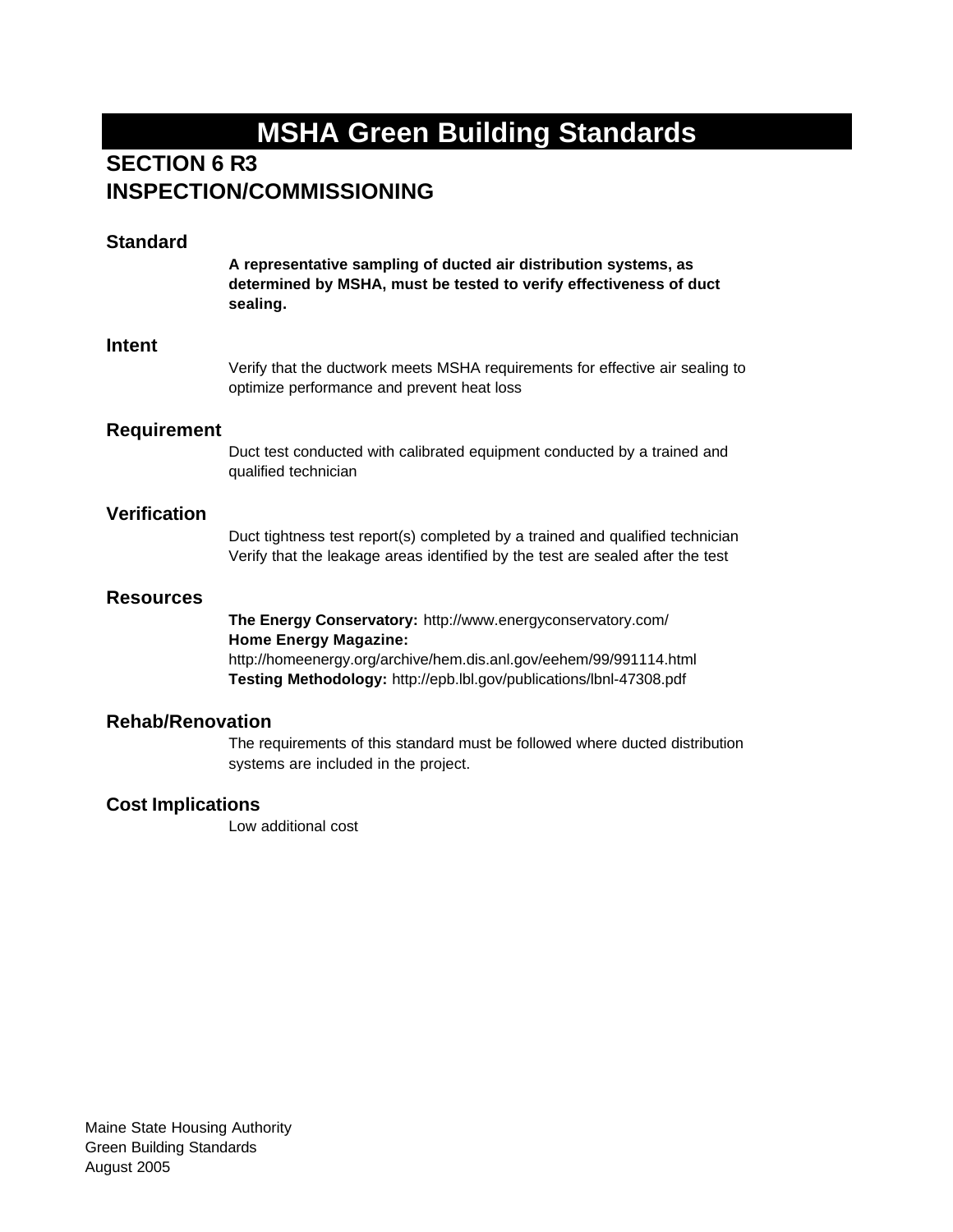## **SECTION 7R1 INDOOR ENVIRONMENTAL QUALITY**

### **Standard**

**Position and size operable windows and glazing systems to take advantage of natural ventilation, cooling and daylighting**

#### **Intent**

Optimize daylighting and passive ventilation opportunities

#### **Requirement**

Operable windows to the east and west to take advantage of summer

- **1** ventilation
- **2** Shading to reduce overheating

#### **Verification**

Review of 50% building plans

### **Resources**

#### **Rehab/Renovation**

The requirements of this standard must be followed to the extent possible where window & glazing system replacements are included within the scope of the renovation project.

### **Cost Implications**

No to low additional cost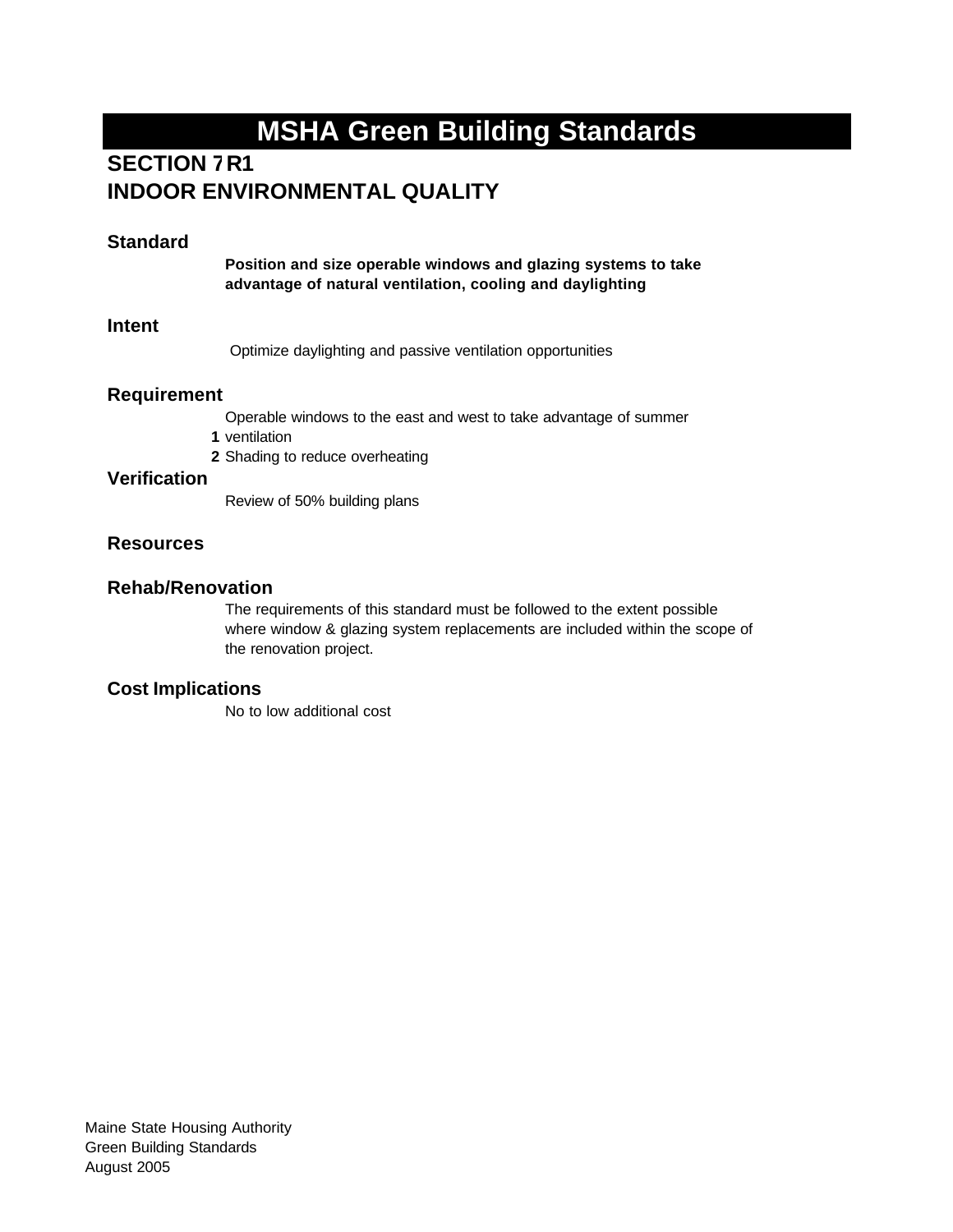## **SECTION 7 R2 INDOOR ENVIRONMENTAL QUALITY**

#### **Standard**

**Use low VOC paint**

#### **Intent**

Protect installers and occupants from irritating and/or harmful indoor air contaminants

### **Requirement**

Volatile Organic Compound (VOC) emissions from paints & coatings must not exceed the VOC limits of Green Seal's standard GS-11 requirements

- **1** Non-flat: 150 g/L
- **2** Flat: 50 g/L

### **Verification**

Manufacturers cut sheets and submittals

### **Resources**

**Sustainable ABC:** http://www.sustainableabc.com/m\_p\_f\_a.html **Zero VOC Paint Guide:**  http://www.aqmd.gov/prdas/brochures/paintguide.html **Green Seal:** www.greenseal.org (Charge for publication) **Sourcebook for Green & Sustainable Building:**  http://www.greenbuilder.com/sourcebook/FinishesAdhesives.html

### **Rehab/Renovation**

The requirements of this standard must be followed where interior painting is included within the scope of the renovation project.

### **Cost Implications**

No additional cost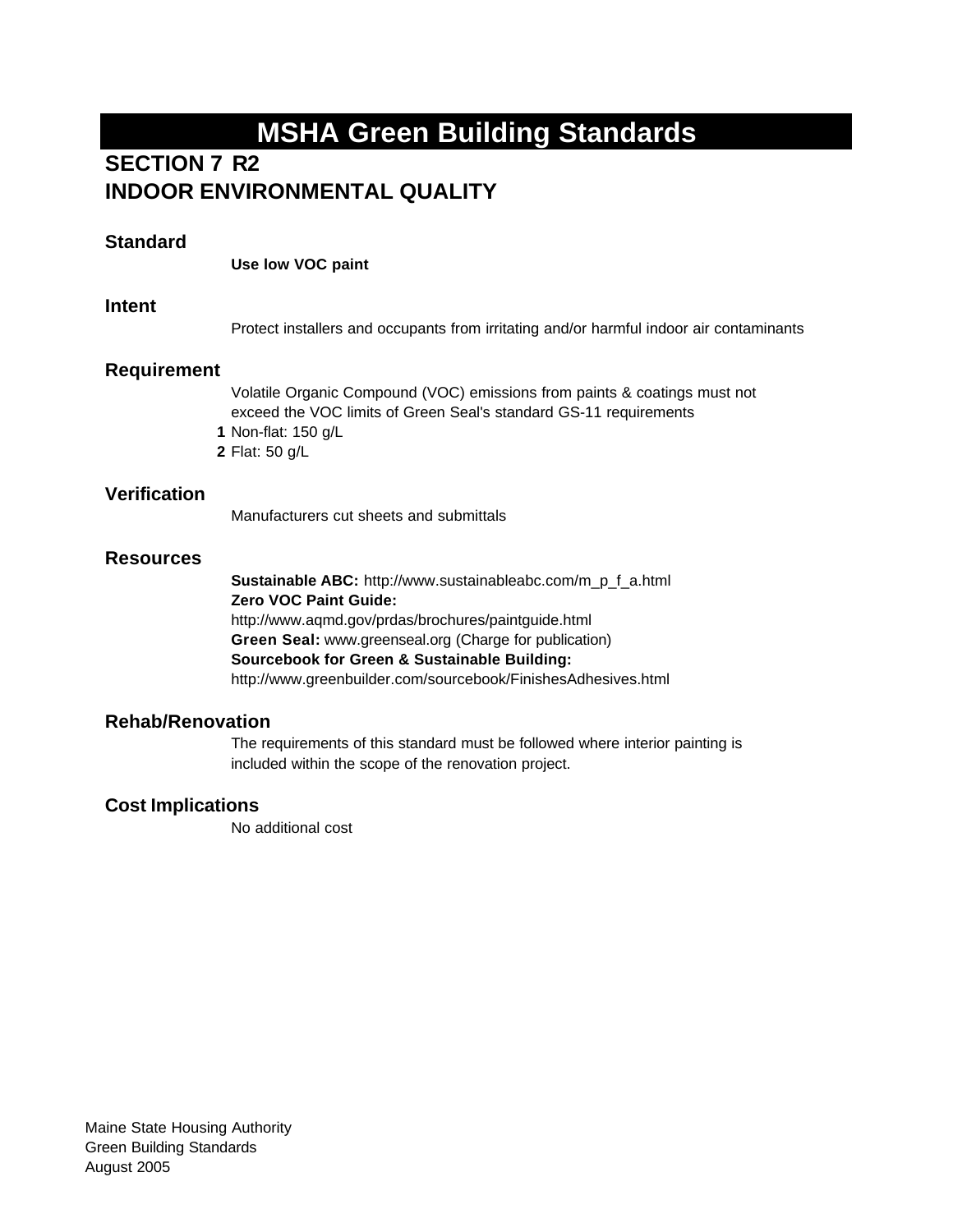#### **R3 SECTION 7 INDOOR ENVIRONMENTAL QUALITY**

| <b>Standard</b>     |                                                                                                                                                                                                                                                                                                                      |                           |
|---------------------|----------------------------------------------------------------------------------------------------------------------------------------------------------------------------------------------------------------------------------------------------------------------------------------------------------------------|---------------------------|
|                     | Use low VOC adhesives & sealants                                                                                                                                                                                                                                                                                     |                           |
| Intent              |                                                                                                                                                                                                                                                                                                                      |                           |
|                     | Protect installers and occupants from irritating and/or harmful indoor air<br>contaminants                                                                                                                                                                                                                           |                           |
| <b>Requirement</b>  |                                                                                                                                                                                                                                                                                                                      |                           |
|                     | Volatile Organic Compound (VOC) emissions from adhesives and sealants must<br>not exceed VOC limits of South Coast Air Quality Management District Rule #1168<br>AND sealants used as fillers must meet the requirements of the Bay Area Air<br>Quality Management District Regulation 8, Rule 51<br>(Attach tables) |                           |
| <b>Verification</b> | Manufacturers cut sheets and submittals                                                                                                                                                                                                                                                                              |                           |
| <b>Resources</b>    |                                                                                                                                                                                                                                                                                                                      |                           |
|                     | South Coast Air Quality Management District:<br>www.aqmd.gov/rules/html/r1168.html<br>Bay Area Air Quality Management District: www.baaqmd.gov                                                                                                                                                                       |                           |
|                     | SUMMARY OF REFERENCED STANDARDS                                                                                                                                                                                                                                                                                      |                           |
|                     | South Coast Rule #1168 by the South Coast Air Quality Management District<br>(www.aqmd.gov/rules/html/r1168.html)<br>Limits on VOCs in grams per liter for adhesives and sealants used on interior of<br>building are as follows:                                                                                    |                           |
|                     |                                                                                                                                                                                                                                                                                                                      | <b>VOC Limit</b><br>(g/L) |
|                     | <b>Welding and Installation</b>                                                                                                                                                                                                                                                                                      |                           |
|                     | Indoor Carpet Adhesives                                                                                                                                                                                                                                                                                              | 50                        |
|                     | <b>Carpet Pad Adhesives</b>                                                                                                                                                                                                                                                                                          | 50                        |
|                     | <b>Outdoor Carpet Adhesive</b>                                                                                                                                                                                                                                                                                       | 150                       |
|                     | <b>Wood Flooring Adhesive</b>                                                                                                                                                                                                                                                                                        | 100                       |
|                     | <b>Rubber Floor Adhesives</b>                                                                                                                                                                                                                                                                                        | 60                        |
|                     | <b>Subfloor Adhesives</b>                                                                                                                                                                                                                                                                                            | 50                        |
|                     | <b>Ceramic Tile Adhesives</b>                                                                                                                                                                                                                                                                                        | 65                        |
|                     | VCT and Asphalt Tile Adhesives                                                                                                                                                                                                                                                                                       | 50                        |
|                     | Dry Wall and Panel Adhesives                                                                                                                                                                                                                                                                                         | 50                        |
|                     | <b>Cove Base Adhesives</b>                                                                                                                                                                                                                                                                                           | 50                        |
|                     | Multipurpose Construction Adhesives                                                                                                                                                                                                                                                                                  | 70                        |
|                     | <b>Structural Glazing Adhesives</b>                                                                                                                                                                                                                                                                                  | 100                       |
|                     | Single Ply Roof Membrane Adhesives                                                                                                                                                                                                                                                                                   | 250                       |

PVC Welding 510 CPVC Welding 490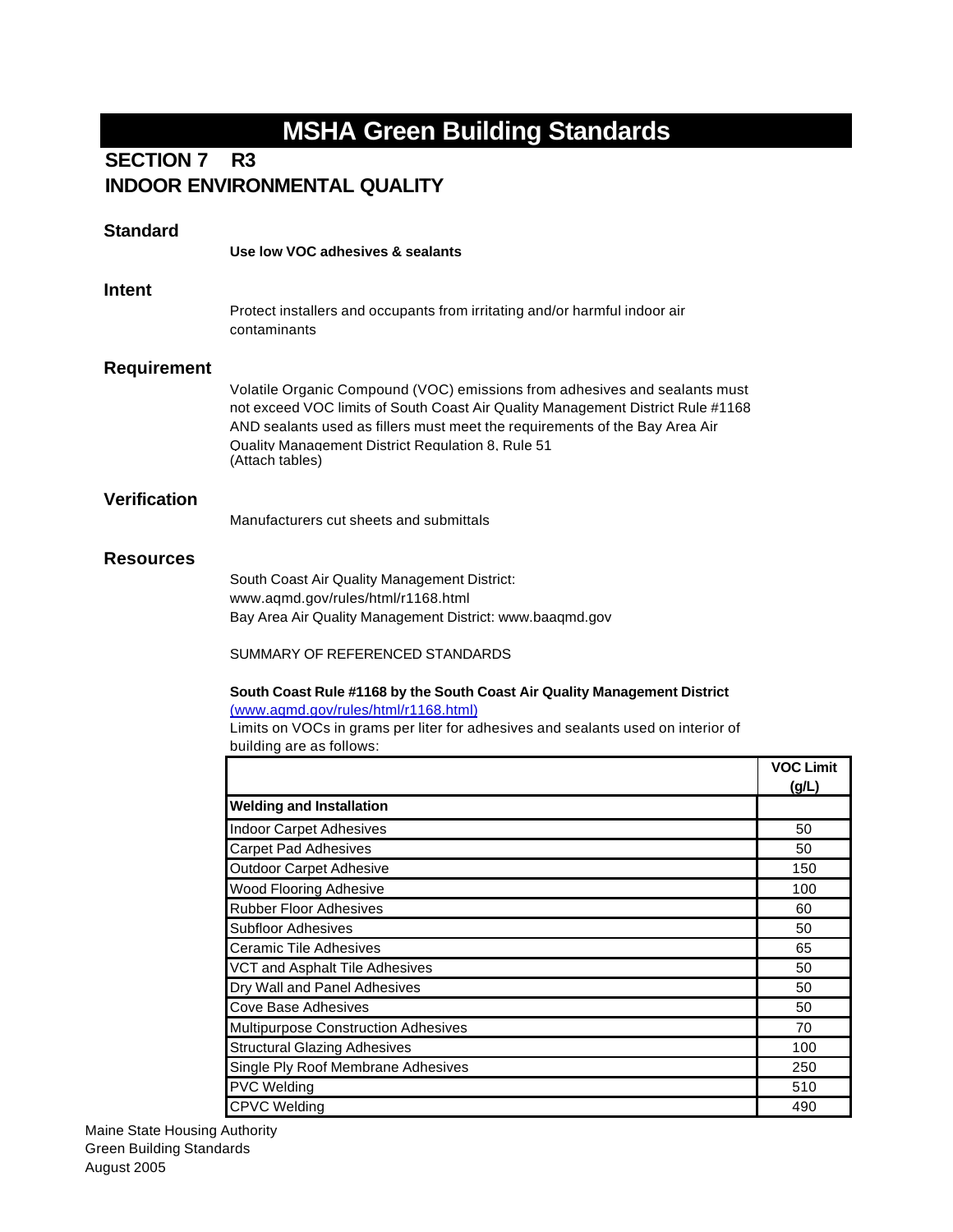| <b>ABS</b> Welding               | 400 |
|----------------------------------|-----|
| <b>Plastic Cement Welding</b>    | 350 |
| Adhesive Primer for Plastic      | 650 |
| Contact Adhesive                 | 250 |
| Special Purpose Contact Adhesive | 250 |
| <b>Substrates</b>                |     |
| Metal to metal                   | 30  |
| Plastic foams                    | 50  |
| Porous material except wood      | 50  |
| Wood                             | 30  |
| Fiberglass                       | 80  |

Limits on VOCs in grams per liter for sealants and sealant primers per South Coast Rule #1168 by the South Coast Air Quality Management District:

|                           | <b>VOC Limit</b><br>(g/L) |
|---------------------------|---------------------------|
| <b>Sealants</b>           |                           |
| Architectural             | 250                       |
| Other                     | 420                       |
| <b>Sealant Primers</b>    |                           |
| Architectural - nonporous | 250                       |
| Architectural - porous    | 775                       |
| Other                     | 750                       |

Limits on VOCs in grams per liter for Sealants used as Fillers per Bay Area Air Quality Management District, Reg. 8 Rule 51

|                           | <b>VOC Limit</b> |
|---------------------------|------------------|
|                           | (g/L)            |
| <b>Sealants</b>           |                  |
| Architectural             | 250              |
| Other                     | 420              |
| <b>Sealant Primers</b>    |                  |
| Architectural- Nonpourous | 250              |
| Architectural- Pourous    | 775              |
| Other                     | 750              |

#### **Rehab/Renovation**

The requirements of this standard must be followed where adhesives and sealants are included within the scope of the renovation project.

#### **Cost Implications**

No additional cost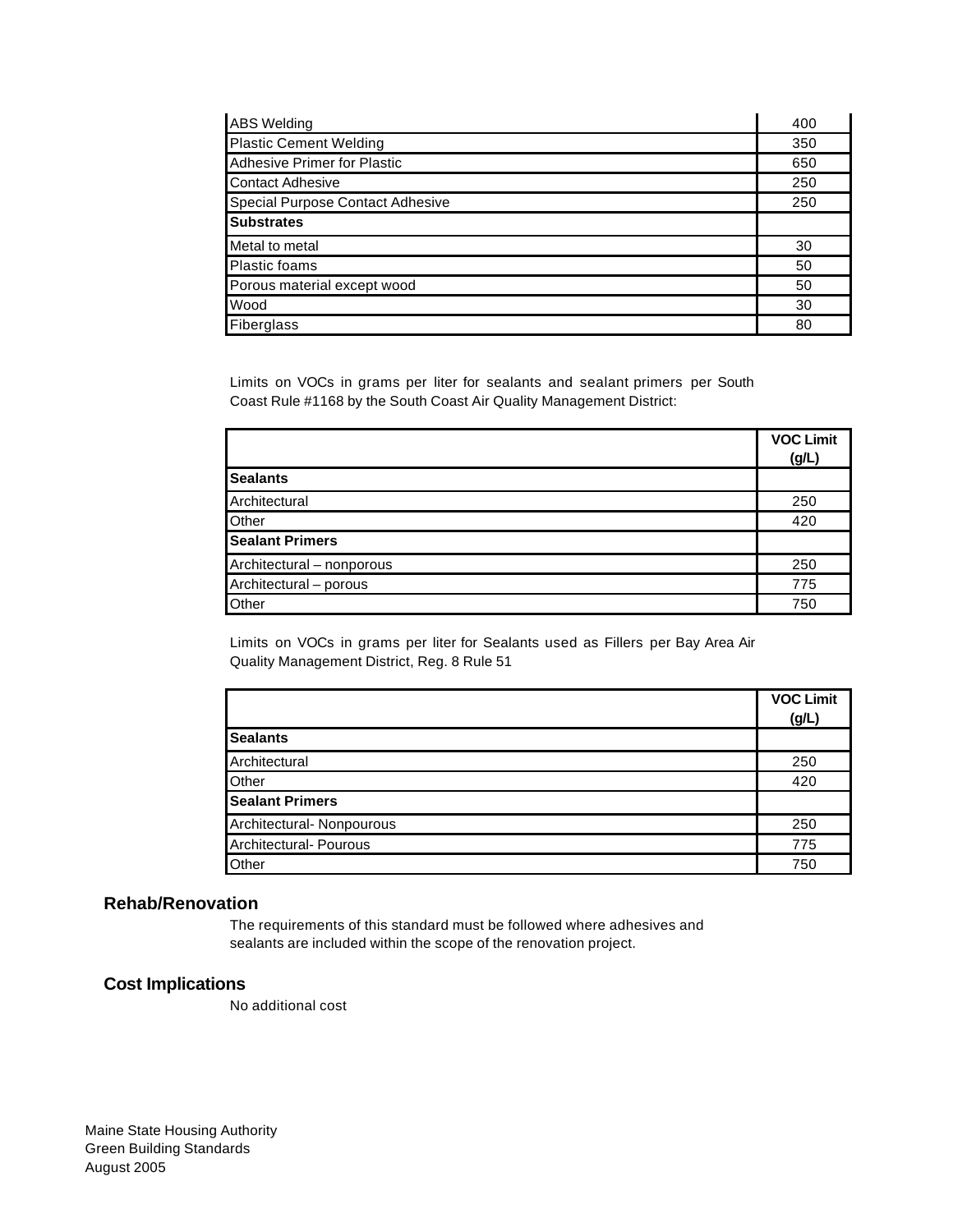## **R4 SECTION 7 INDOOR ENVIRONMENTAL QUALITY**

| <b>Standard</b> |                                                                                                                                                                                             |
|-----------------|---------------------------------------------------------------------------------------------------------------------------------------------------------------------------------------------|
|                 | If carpet is installed it must meet CRI low emission label standard                                                                                                                         |
| Intent          | Protect installers and occupants from irritating and/or harmful indoor air<br>contaminants                                                                                                  |
| Requirement     | Carpet systems must meet or exceed Carpet & Rug Institute (CRI) Green Label<br>Indoor Air Quality Test Program                                                                              |
| Verification    | Manufacturers cut sheets & submittals verifying that carpet systems meet CRI Air<br>Quality test requirements                                                                               |
| Resources       | Carpet & Rug Institute: www.carpet-rug.com<br>Limits on VOCs in grams per liter for carpets, cushion, and adhesives per the<br><b>Carpet and Rug Institute Green Label Testing Program:</b> |
|                 |                                                                                                                                                                                             |

|                         | factor limit<br>(mg/m2/hr) |
|-------------------------|----------------------------|
| <b>Carpets</b>          |                            |
| <b>Total VOCs</b>       | 0.5                        |
| 4 - Phenylcyclohexane   | 0.05                       |
| Formaldehyde            | 0.05                       |
| Styrene                 | 0.4                        |
| <b>Cushion</b>          |                            |
| <b>Total VOCs</b>       | 1                          |
| 4 - Phenylcyclohexane   | 0.3                        |
| Formaldehyde            | 0.05                       |
| Styrene                 | 0.05                       |
| <b>Adhesives</b>        |                            |
| <b>Total VOCs</b>       | 10                         |
| Formaldehyde            | 0.05                       |
| 2 - Ethyl - 1 - Hexanol | 3                          |

**Emission** 

#### **Rehab/Renovation**

The requirements of this standard must be followed where carpet installation is included within the scope of the renovation project.

#### **Cost Implications**

No additional cost

Maine State Housing Authority Green Building Standards August 2005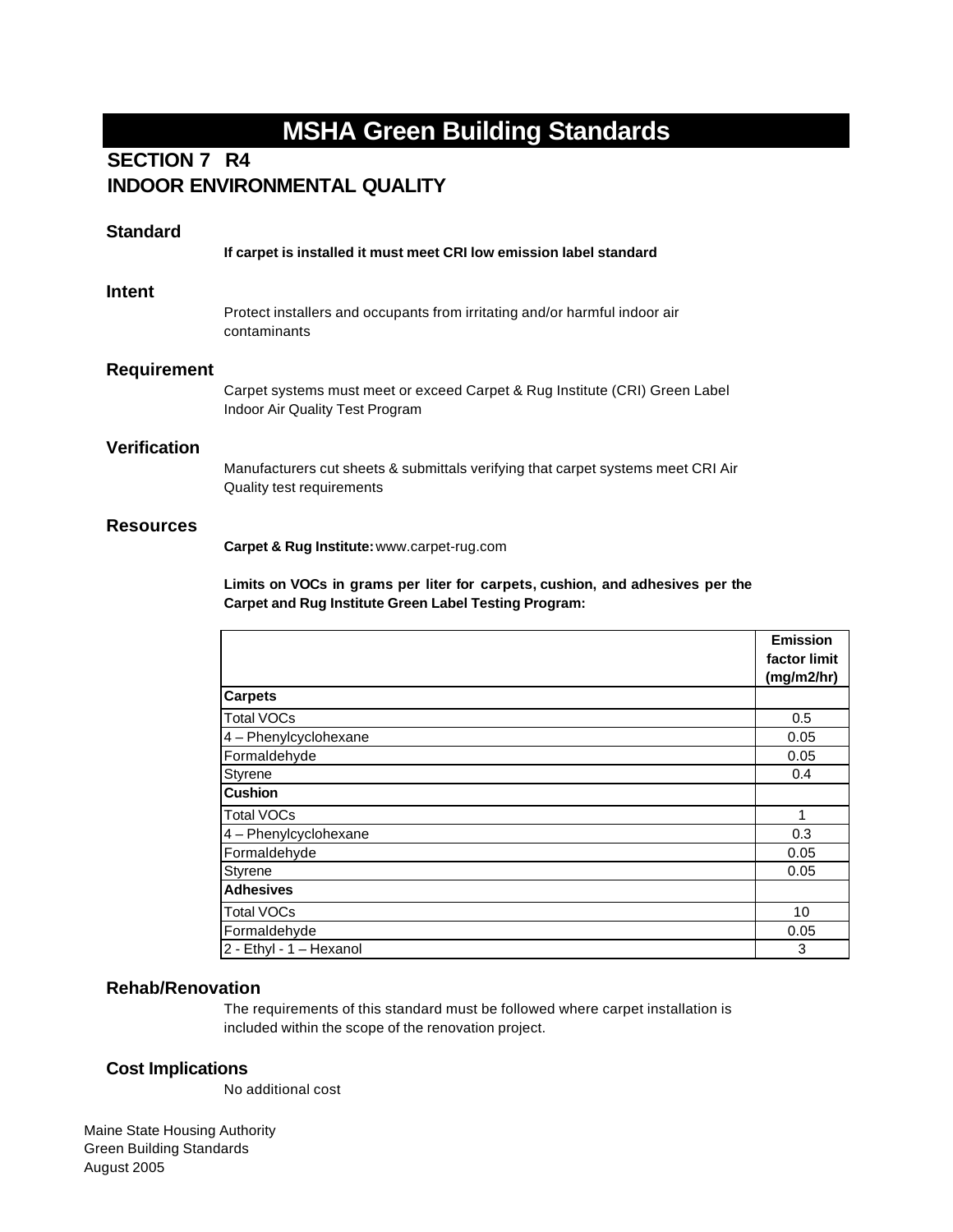## **SECTION 7R5 INDOOR ENVIRONMENTAL QUALITY**

### **Standard**

**No carpet in kitchens, bathrooms or within 3' of entry doors**

#### **Intent**

Prevent the growth of mold and mildew in carpet systems

#### **Requirement**

Do not install carpet in kitchens, bathrooms or within 3 feet of entry doors

### **Verification**

**1** Construction drawings highlighting carpet system installation requirements **2** Construction Analyst to verify on site

### **Resources**

### **Rehab/Renovation**

The requirements of this standard must be followed in all rehab projects

#### **Cost Implications**

No additional cost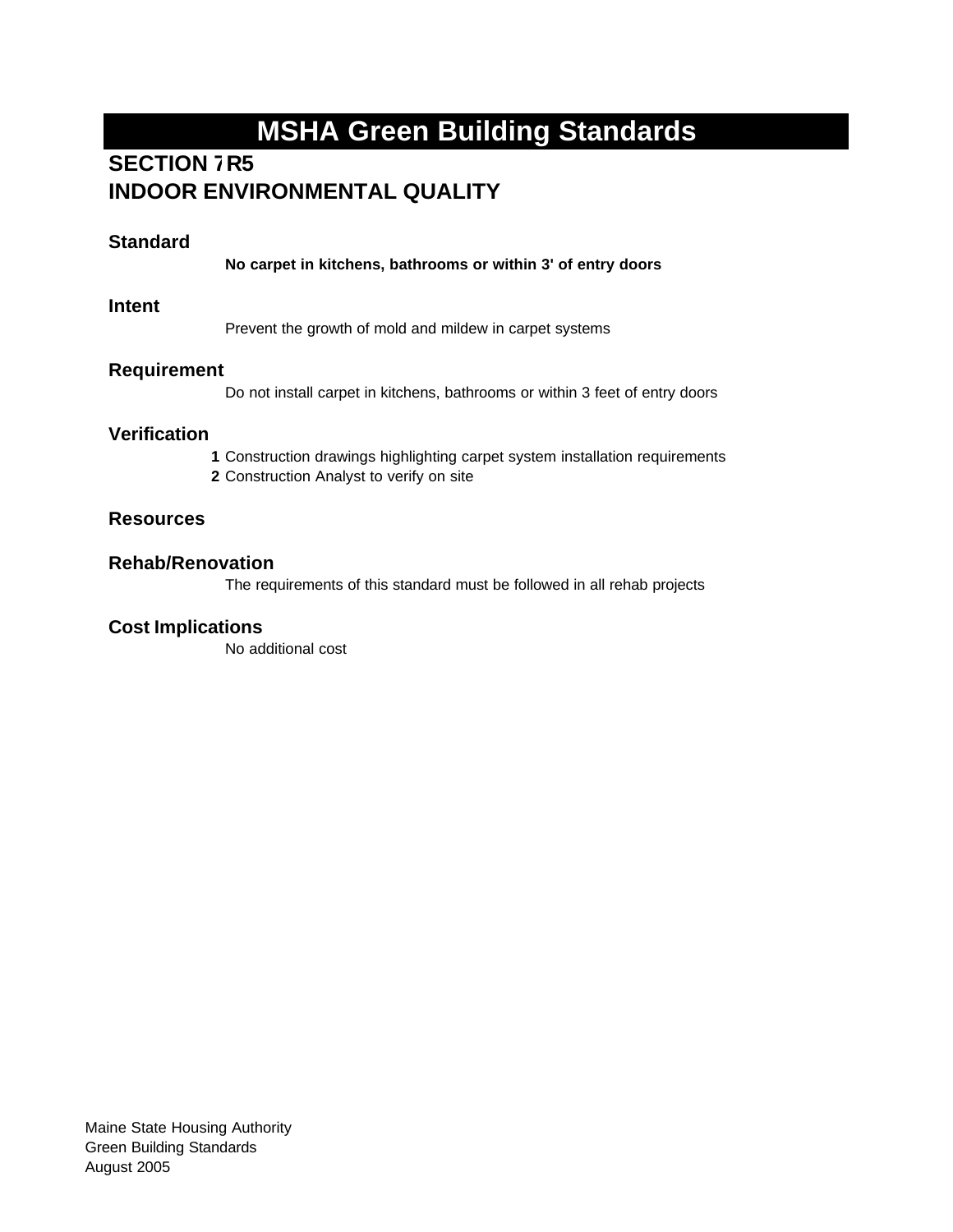#### **SECTION 8 R1 MATERIALS**

#### **Standard**

**Use framing and finish lumber harvested from sustainably managed forests OR local / regional materials OR durable materials**

#### **Intent**

Preserve resources by using certified, regional or durable products

#### **Requirement**

Choose one of the following:

- **1** Use framing and finish lumber milled from logs harvested from sustainably managed forests - credit requires that 25% of wood products (as measured by
	- dollar value) used in the project come from "certified forests".
- **2** Local / regional materials that are manufactured / harvested / extracted within a 300 mile radius of the project - credit requires 20% of building materials (measured by dollar value)
- **3** For durable materials use at least 2 of the following products: Fiber cement siding Composite decking with high recycled content Natural linoluem flooring Ceramic tile bathroom or kitchen flooring Roofing with a warranty of at least 40 years Insulated glass with a warranty of at least 20 years Siding with a warranty of at least 40 years Wood, cork or bamboo flooring

#### **Verification**

For certified wood - verify with:

The contractor must verify sustainable forest management through a letter from the sawmill to the lumber yard that declares the percentage of sawlogs harvested from certified forestland that were used in manufacturing lumber sold to the contractor. Certification of the forestland may be by the Forest Stewardship Council (FSC), Sustainable Forestry Initiative (SFI), American Tree Farm System (ATFS), Certified Master Logger Program (MLP), or some other established standard, as approved by the state of Maine Department of Conservation, as such standards evolve over time.

For local/regional materials: Declaration from product vendor or manufacturer stating where product is manufactured

For durable materials: Manufacturers product information and warranties

#### **Resources**

**Maine Department of Conservation:** http://mainegovimages.informe.org/doc/mfs/fpm/for\_cert/forest\_cert\_brochure.pdf

#### **Rehab/Renovation**

The requirements of this standard must be followed to the extent possible where framing or finish material replacement is included within the scope of the renovation project

#### **Cost Implications**

Additional costs, if any, for verification should be very low. FSC certified wood and most durable products will have higher first costs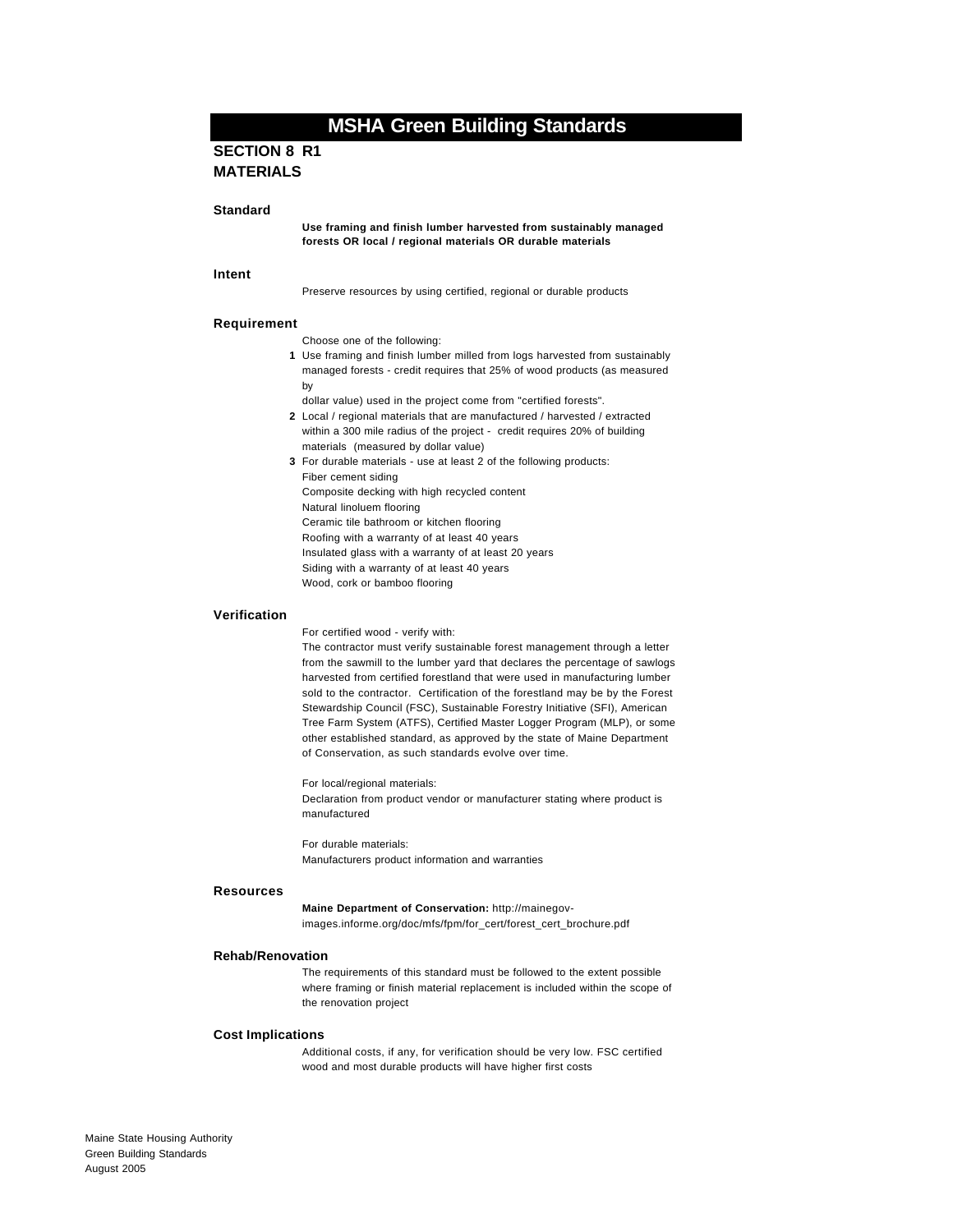## **SECTION 9 R1 RESOURCE EFFICIENCY**

| <b>Standard</b>          | Provide space for recycling containers at convenient location(s) for<br>storage of recyclables |
|--------------------------|------------------------------------------------------------------------------------------------|
| <b>Intent</b>            | Encourage building occupants to recycle                                                        |
| <b>Requirement</b>       | Provide recycling area / containers for each unit or building                                  |
| <b>Verification</b>      | Verify recycling location on plans                                                             |
| <b>Resources</b>         |                                                                                                |
| <b>Rehab/Renovation</b>  | The requirements of this standard must be met by all rehab projects                            |
| <b>Cost Implications</b> |                                                                                                |

Cost for additional Square Footage required for recycling area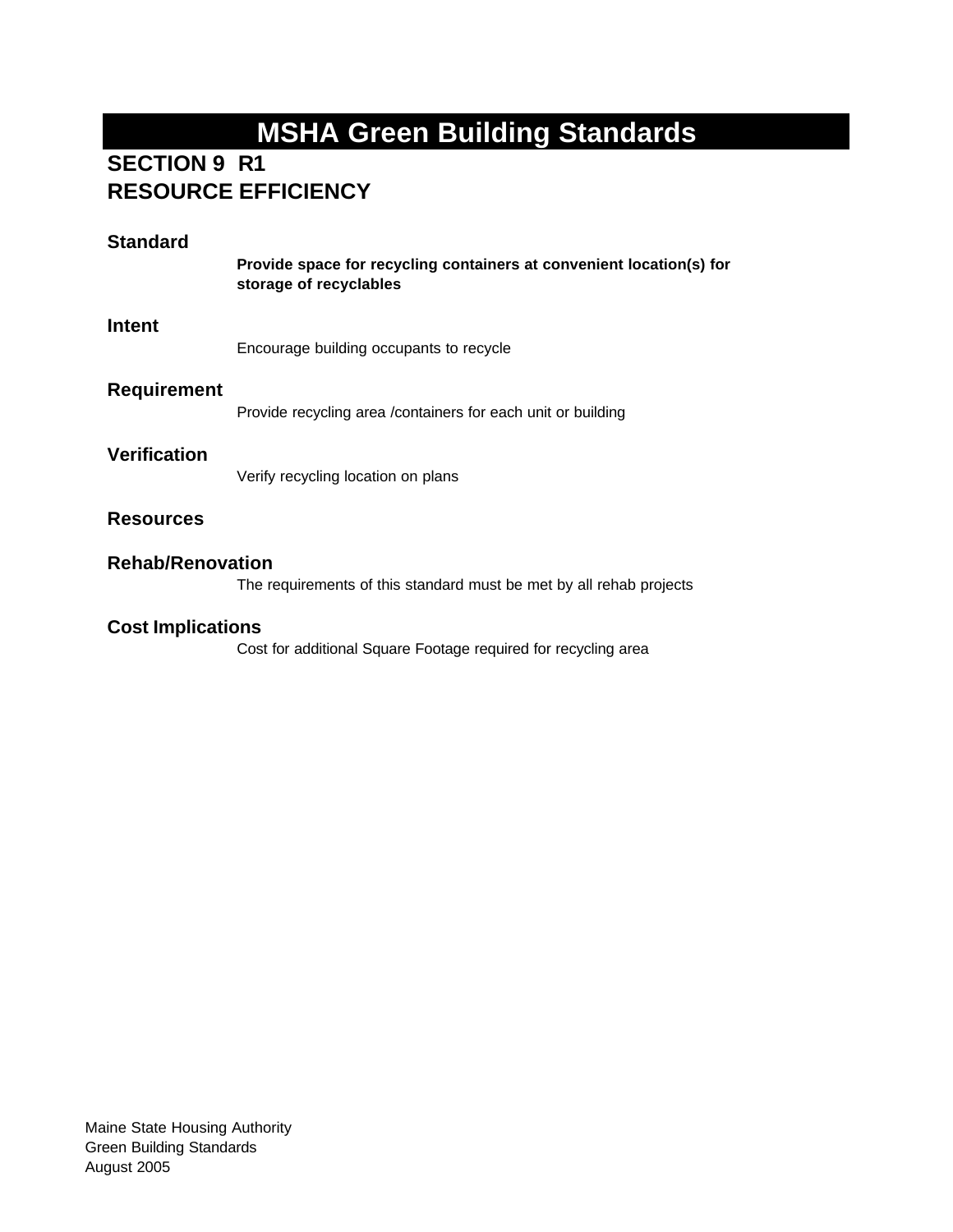## **SECTION 9 R2 RESOURCE EFFICIENCY**

## **Standard**

| <b>Non-mercury thermostats</b> |
|--------------------------------|
|--------------------------------|

### **Intent**

Prevent the release of mercury into the environment

## **Requirement**

All thermostats must be non-mercury thermostats

## **Verification**

**1** Contractor submittals **2** Construction Analyst to verify on site

#### **Resources**

#### **Maine Department of Environmental Protection:**

http://www.maine.gov/dep/mercury/

### **Rehab/Renovation**

The requirements of this standard must be followed where thermostat replacements are included within the scope of the renovation project.

### **Cost Implications**

No additional cost